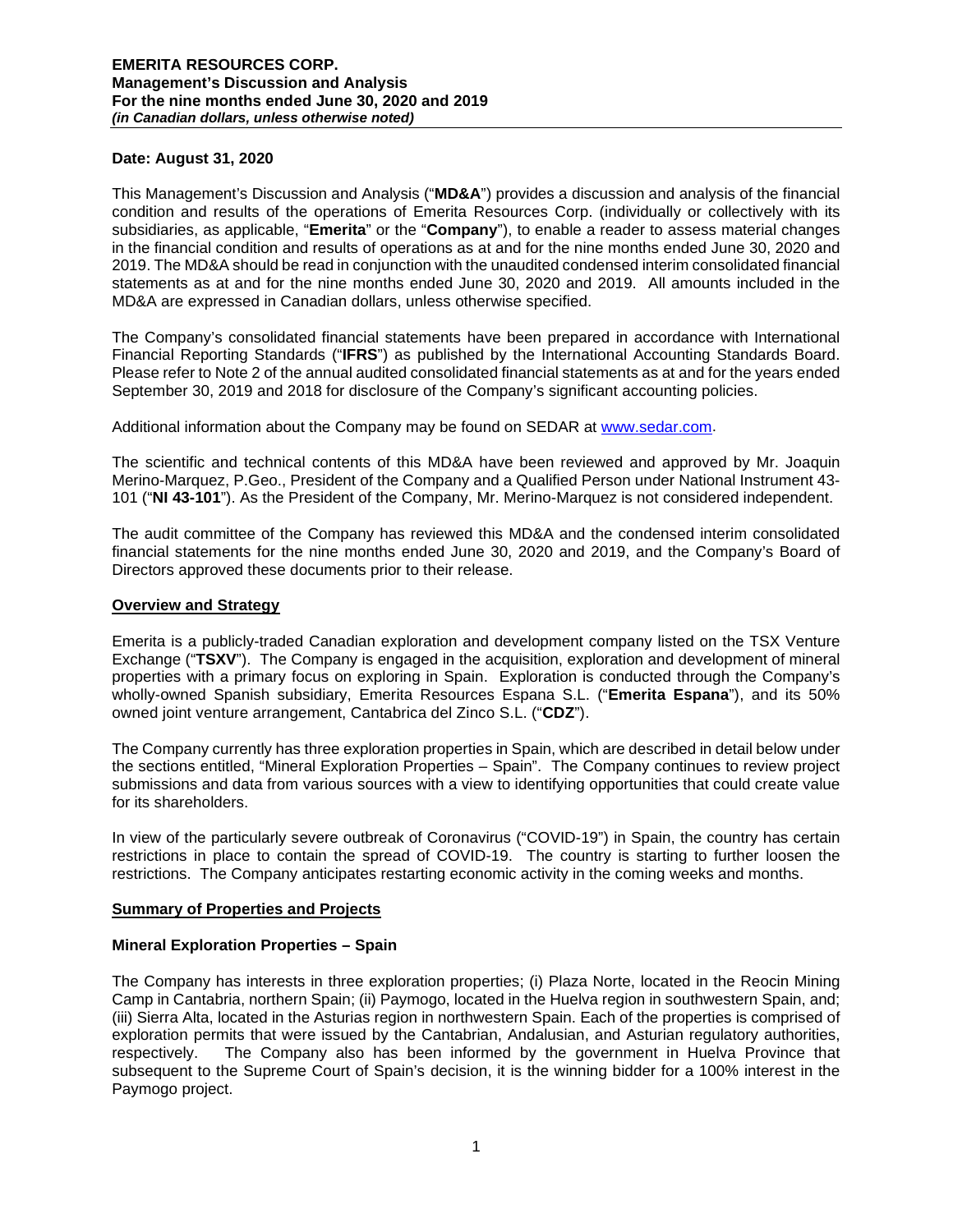## *Plaza Norte Property – Description*

On October 26, 2017, the Company, along with, inter alia, its Spanish joint venture partner, Aldesa, was awarded exploration concessions for 120 claims comprising 3,600 hectares in the Santillana Syncline (the "Plaza Norte Project"), through the public tender organized by the government of Cantabria. The rights to the Plaza Norte Project have been granted for an initial term of three years, with the option to renew.

The Company participated in the tender process through a joint venture company, CDZ, of which the Company owns a 50% interest. The remaining ownership interest is majority held by the Aldesa Group of Companies ("Aldesa"). Details about Aldesa can be found at [www.aldesa.es.](http://www.aldesa.es/) Aldesa is a specialized infrastructure construction group with over 40 years experience in the construction industry in Spain and internationally. Emerita and Aldesa formed a joint venture for the purpose of participating in the exploration and development of the Plaza Norte Project. Under the terms of the joint venture, the parties will be equally represented on the board of directors of CDZ and Emerita will be the operator of the board-approved exploration programs.

The Plaza Norte Project is in the Cantabria Region, northern Spain, in the Reocin mining district. The Cantabria region is characterized by first world infrastructure including an industrial port and an excellent rail and road network. The Reocin mine is a past producing zinc mine and among the richest zinc mines in the world.

# *Plaza Norte Property – Outlook*

CDZ has filed the technical report for renewal of the claims comprising the Plaza Norte Project with the Ministry of Mines in Cantabria. All activities are suspended in this area due to the COVID-19 pandemic.

CDZ has received all requisite permits and has initiated the exploration program. The drilling program is focused on evaluating high-grade Mississippi Valley type zinc-lead mineralization in the past producing Reocin mining camp. The program is following up on mineralized drill intercepts identified in previous drilling during exploration campaigns completed primarily in the 1980s and 1990s.

The Company has digitally compiled and analyzed the historical technical data consisting of drill core logs and assays from more than 300 diamond drill holes, geophysical data, historical production data, and internal exploration reports for the Project. Analysis of this data has resulted in 4 key areas being identified as high priorities for exploration. These areas are (from north to south): Yuso, Queveda, San Miguel and Mercadal. All of these targets have significant mineralized intercepts, and Mercadal was the site of a past producing mine.

To date, 6 drill holes have been completed on the Quevada target (see news release dated August 8, 2019 for target details). All drill holes intersected mineralization and drill holes were generally more than 200 meters apart on this broad target area. The most significant intercepts were:

- Hole 1- intersected 4 meters grading 9.0% zinc
- Hole 2- intersected 1-meter grading 6.0% zinc
- Hole 4- intersected 1-meter grading 9.3% zinc and 1-meter grading 7.8% zinc
- Hole 5- intersected 1-meter grading 8.2% zinc

The mineralization is hosted within a breccia zone within a dolomite unit at depths between 550 and 600 meters in this area. The Breccia zones hosts pockets of collapse breccia that contains sphalerite and dolomite in variable proportions. The drilling indicates that sphalerite-rich sections on the Quebrada target seen to date are highly variable in shape, grade and width and become dolomite dominated laterally. To date, a dominant structural control that would focus the mineralization such as is seen at the adjacent Riocin deposit has not been identified at the Quevada target. CDZ expects to focus on the larger Yuso target and the past producing Mercadal target for the next phase of drilling.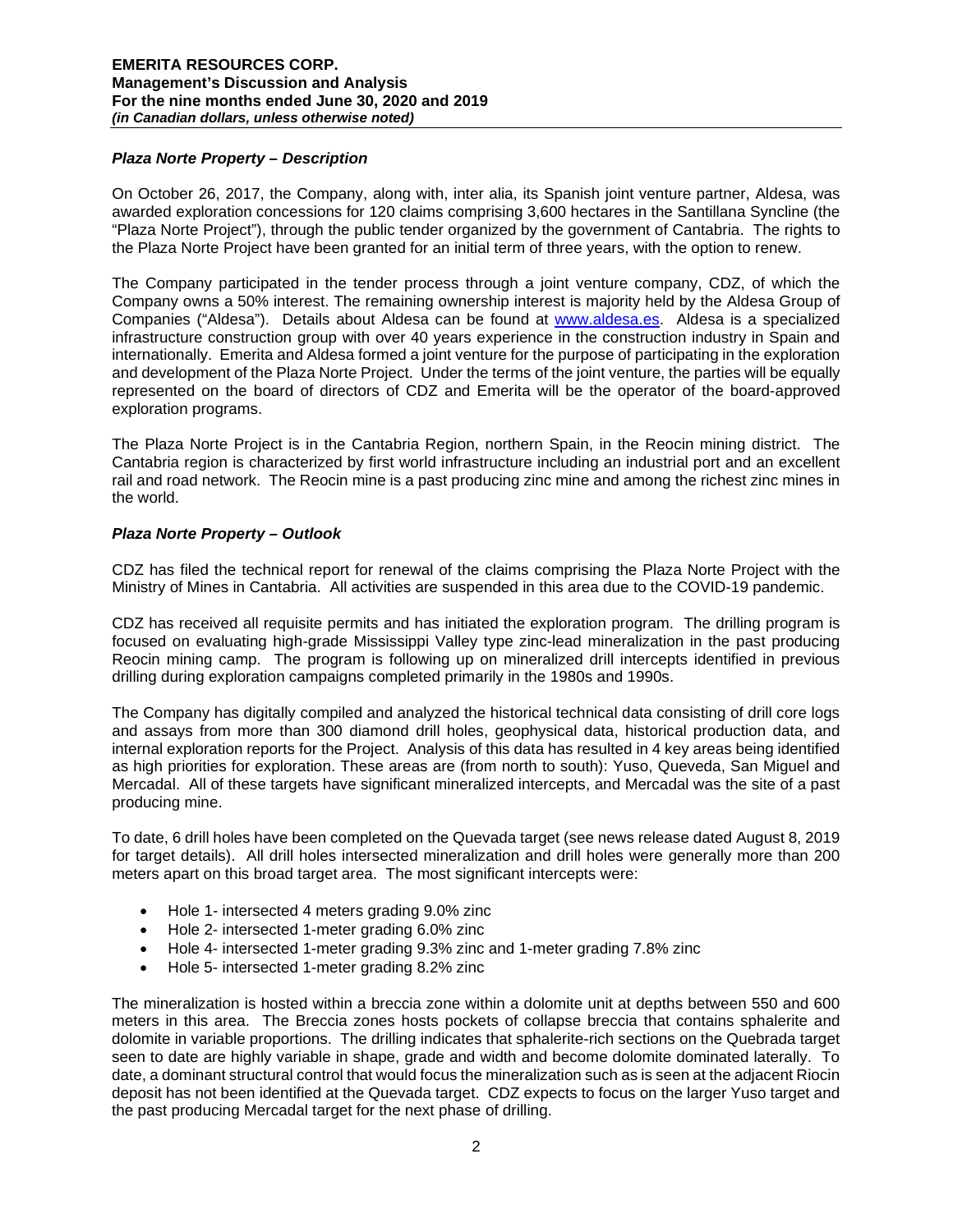# *Paymogo Project*

In September 2017, the Upper Court of Andalusía (the "Upper Court") ruled in favour of Emerita's appeal relating to the awarding of the Paymogo Zinc Project (the "Paymogo Project") tender to Mina de Aguas Tenidas SA ("Matsa") and ordered that the qualifying bids pursuant to the tender be reassessed.

When the Paymogo Project was initially awarded to Matsa in 2014, Emerita filed an appeal based on its belief that the tender process contained a number of procedural errors and had not been conducted impartially. The Upper Court found that certain of the criteria used by the panel to evaluate the offers were considered arbitrarily and had not been made known to all the participants in the tender process and that "the panel made an arbitrary assessment of the bids favoring one bidder to the detriment of the others". As a result, the Upper Court ruled in favour of Emerita's appeal and rescinded the awarding of the Paymogo Project.

The Upper Court directed the panel to reassess the bids excluding the criteria that were not previously publicly disclosed. In November 2019, the Supreme Court of Spain confirmed the ruling supporting Emerita's challenge to the tender process, and that the tender bid results be recalculated excluding certain criteria. In February 2020, the Supreme Court instructed the panel responsible for awarding the project to execute its ruling. A new Director of Mines has been named which will provide for the Supreme Court's ruling to be implemented upon the removal of COVID-19 restrictions. Spanish external legal counsel has indicated that the process requires that the Director of Mines now reconvene the panel and have them formally eliminate the criteria that were deemed illegal by the courts. Using the legal and publicly disclosed criteria, the Company has been informed it is the winning bidder and is prepared to begin work on the Paymogo project as soon as the exploration license is formally issued.

The Paymogo Project is located within the famous Iberian Pyrite Belt, one of the most highly mineralized volcanogenic massive sulfide (VMS) terranes in the world. The Project is located in the western part of the belt, adjacent to the border with Portugal, approximately 70km west of Seville and 50km from the port city of Huelva. The Project extends along a strike length of approximately 18km. Access to the Project is excellent via paved and all-weather gravel roads. Within the Project area, several base metal occurrences have been identified by previous exploration, the most significant of which are the La Infanta and Romanera deposits.

The Romanera deposit was drilled primarily by Minera Rio Tinto ion the 1990's and is reported to contain 34 million tonnes grading 0.42% copper, 2.20% lead, 2.3% zinc, 44.4g/t silver and 0.8g/t gold, within which there is a higher grade resource of 11.21 million tonnes grading 0.40% copper, 2.47% lead, 5.50% zinc, 64.0 g/t silver and 1.0 g/t gold (The Volcanic Hosted Massive Sulphide Deposits of the Iberian Pyrite Belt, Garcia-Cortes ed., 2011). A qualified person, as defined by National Instrument 43-101, has not done sufficient work on behalf of Emerita to classify the historical estimate reported above as current mineral resources or mineral reserves, as Emerita is not treating the historical estimate as such. The historical estimate should not be relied upon. The deposit extends from surface to approximately 350 metres depth on historical drilling. The mineralization remains open for further expansion down dip beyond the limits of the existing drilling.

The La Infanta mineralized zone has been drilled from surface where it outcrops to a depth of approximately 100 metres. Numerous high-grade intercepts occur within the zone, and it remains open for expansion at shallow depths. Drilling was completed by Phelps Dodge in the mid-1980's. La Infanta is located approximately 8km to the east of the La Romanera deposit.

On June 29, 2020, the Company announced it has been officially notified through a resolution issued by the Provincial Secretary of the Regional Ministry of Industry in Huelva province that it is the winning bidder of the Paymogo/La Romanera mining rights in Huelva province. The Company has submitted the required certificates and is now prepared to accept the mineral rights to the project.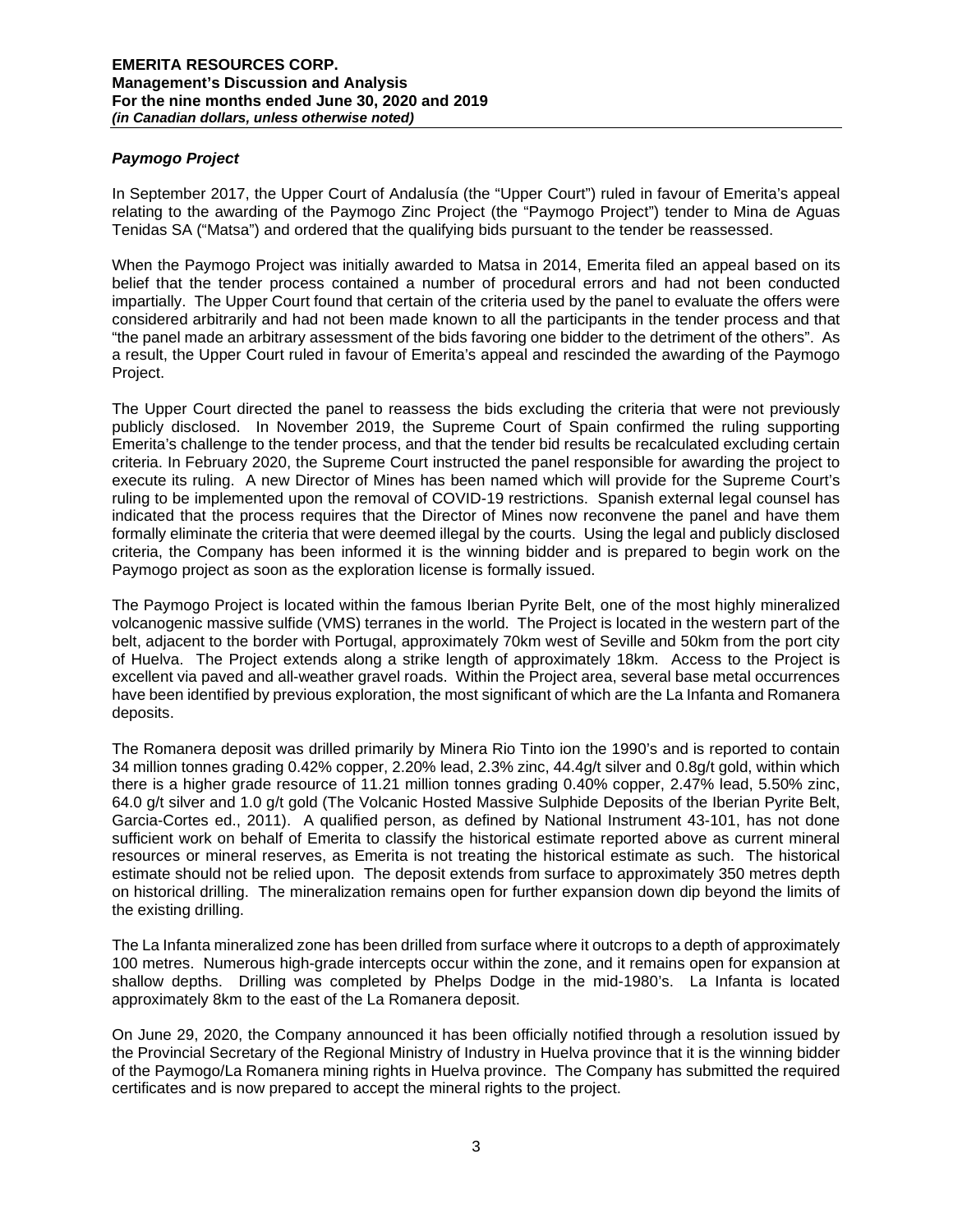## *Paymogo Project- Outlook*

The Company has engaged DSV Ingenieria Ambiental, a highly reputable engineering firm with offices in the Andalusia region, to prepare the environmental documentation for the Project in order to obtain the "Autorizacion Ambiental Unficada (AAU)". The AAU is the environmental license required for exploration activities. The Company is also advancing the development of a comprehensive digital database from the historical work which is well preserved in hard copy. For the Romanera and Infanta deposits at the Project there are 51 and 48 historical drill holes available, respectively, including survey data and assays. With the digital database, three-dimensional models of the mineralized zones will be developed and used for target generation in the upcoming diamond drill program. The Company is completing protocols with respect to safe work practices relating to managing the present pandemic situation as an important part of project implementation.

# *Sierra Alta Property – Description*

The Sierra Alta property is comprised of one exploration permit which consists of 90 mining claims comprising 2,700 hectares in the "Navelgas Gold Belt" in the Asturias region of northwestern Spain. The Company applied for the permit on November 18, 2013 and received notice that the permit for the property had been granted on July 26, 2015. The concession is valid for a three-year term and is renewable for equal and successive periods of three years. The Sierra Alta project is in a comparable geological environment to the El Valle-Boinas and Carles gold mines which operate 35 kilometres to the east of the project. Gold mineralization in the area typically occurs in high grade epithermal veins, skarns, and as intrusive related gold deposits. High grade gold samples in bedrock were identified by the Company during the initial property assessment, with grades of up to 10.65 g/t gold.

The area is characterized by extensive ancient Roman gold mine workings that align for over 10 kilometres along a NNE-SSW striking structure, of which the two largest historical excavations occur within the property boundary.

In July 2017, the restoration and investigation plan submitted to the local authorities was approved. This document initiated a three-year period of concessions and established the expiry date of the permit of July 31, 2020. The Company initiated the renewal process prior to July 31, 2020 and is confident that it will receive a renewal in the coming months. The concessions period can be renewed for another three-year period, subject to certain conditions being satisfied.

## *Sierra Alta Property – Exploration*

In July 2016, the Company commenced exploration on the Sierra Alta property. The initial exploration program consisted of detailed geological mapping, bedrock sampling and trenching, where required. The program was designed to identify and evaluate areas with high grade gold mineralization along more than four kilometers of strike length and prioritize the target areas for diamond drilling in a subsequent program. The initial area of focus is characterized by a high density of ancient Roman mining excavations which are distributed along a geological structure that appears to control the distribution of the mineralization.

There are two main gold geochemical anomalies within the Sierra Alta property. The anomaly in the North is approximately 3.0 kilometres long by 300 metres wide, and the one in the South is approximately 1.5 kilometres long by 200 metres wide. Recent exploration has been focused on the Northern anomaly where there is a high concentration of ancient mining excavations.

On November 3, 2017, a formal work plan was submitted by the Company to regional mining authorities. The Company received approval of the work plan which expired July 31, 2020. The Company submitted a new work plan prior to July 31, 2020 and is confident that it will receive approval from authorities in the coming months.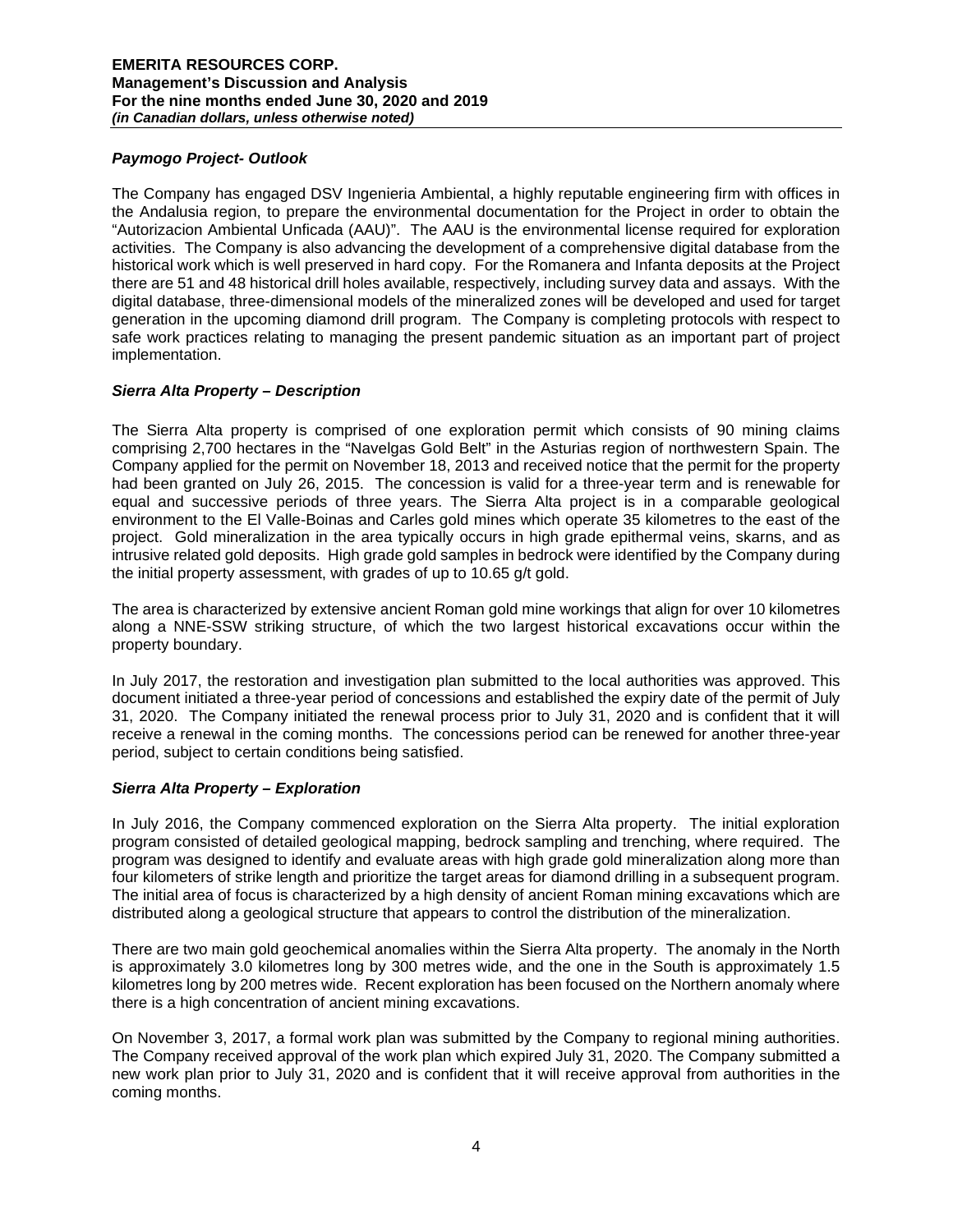The Company has signed a binding letter agreement with Western Metallica Corp. ("Western"), a private company, pursuant to which Western may earn a 55% interest in the Sierra Alta project (the "Sierra Transaction"). Sierra Alta is a legacy project of the Company, and not presently a focus. To earn its 55% interest, Western shall:

- Pay \$50,000 in cash or in kind to the Company (paid);
- Issue 500,000 shares of Western to the Company upon the renewal of the license for the Sierra Alta project;
- Spend \$500,000 on mineral exploration of the project within 24 months of the date hereof; and
- Enter into a binding joint venture agreement with the Company.

Pursuant to Multilateral Instrument 61-101 – *Protection of Minority Security Holders in Special Transactions*  ("MI 61-101"), entering into the letter agreement with Western is a "related party transaction" as Joaquin Merino, Emerita's President and a member of Emerita's board, is a significant shareholder of Western and is Western's Chief Executive Officer. The Company is exempt from the requirements to obtain a formal valuation or minority shareholder approval in connection with the transactions contemplated by the PPA by virtue of sections 5.5(b) and 5.7(e), respectively, of MI 61-101. The letter agreement with Western was considered and unanimously approved by the board of directors of the Company. Mr. Merino abstained from voting on this matter. The alternative for the Company to not pursuing this transaction with Western would be to divest itself of the Sierra Alta project for no consideration.

## *Aznalcóllar Tender*

On December 16, 2014, the Company submitted a detailed technical proposal, which was the final requirement for the final stage of the public tender process for the Aznalcóllar Project.

The Aznalcóllar Project is a past producing property within the Iberian Pyrite Belt that hosted the Aznalcóllar and Los Frailes open pit zinc-lead-silver mines. The focus of the project is the re-development of the Los Frailes deposit which was developed in the mid-1990s. The historical open pit mineral resource as calculated by the previous operator of the mine was estimated to be 71 million tonnes grading 3.86% zinc, 2.18% lead, 0.34% copper and 60 ppm silver.

On February 23, 2015, the panel evaluating the bids for the Aznalcóllar Project on behalf of the Junta of Andalusia (the "Panel") recommended that the tender be granted to one of the Company's competitors in the bidding process. On February 26, 2015, the Head of the Mine Department of the Junta Andalusia confirmed that the tender process had been concluded and formally granted the tender to the Company's competitor, Minera Los Frailes SL ("Los Frailes").

Given the strength of its proposal, the Company initiated an appeal to the tender process on February 27, 2015, and was accepted by a Seville court judge on March 2, 2015.

The Company has been engaged in a lengthy litigation process relating to corruption and prevarication charges against officials of the outgoing Junta in Andalusia related to the public tender for the Aznalcóllar Project. In October 2019, five judges of the Appellate Court of Seville unanimously ruled in favour of Emerita's appeal of a lower court's decision to dismiss a criminal case against the Andalusian government panel responsible for awarding the Aznalcóllar Project and the former Director of Mines of the Government of Andalucia. The criminal case was re-opened, and the scope of criminal charges expanded. All testimony relating to this phase of the proceedings has now been completed and the resolution is expected to be issued by the presiding judge shortly following the re-opening of the courts.

According to Spanish legal counsel, laws relating to public tenders in Spain stipulate that if there is commission of a crime in the awarding of a public tender, the bid shall be disqualified and the tender awarded to the next qualified bidder. In the case of the Aznalcóllar Project, Emerita is the only other qualified bidder. The timing of the legal process cannot be determined at this time and whether or not this process will result in the Company ultimately winning the rights to Aznalcóllar project remains uncertain.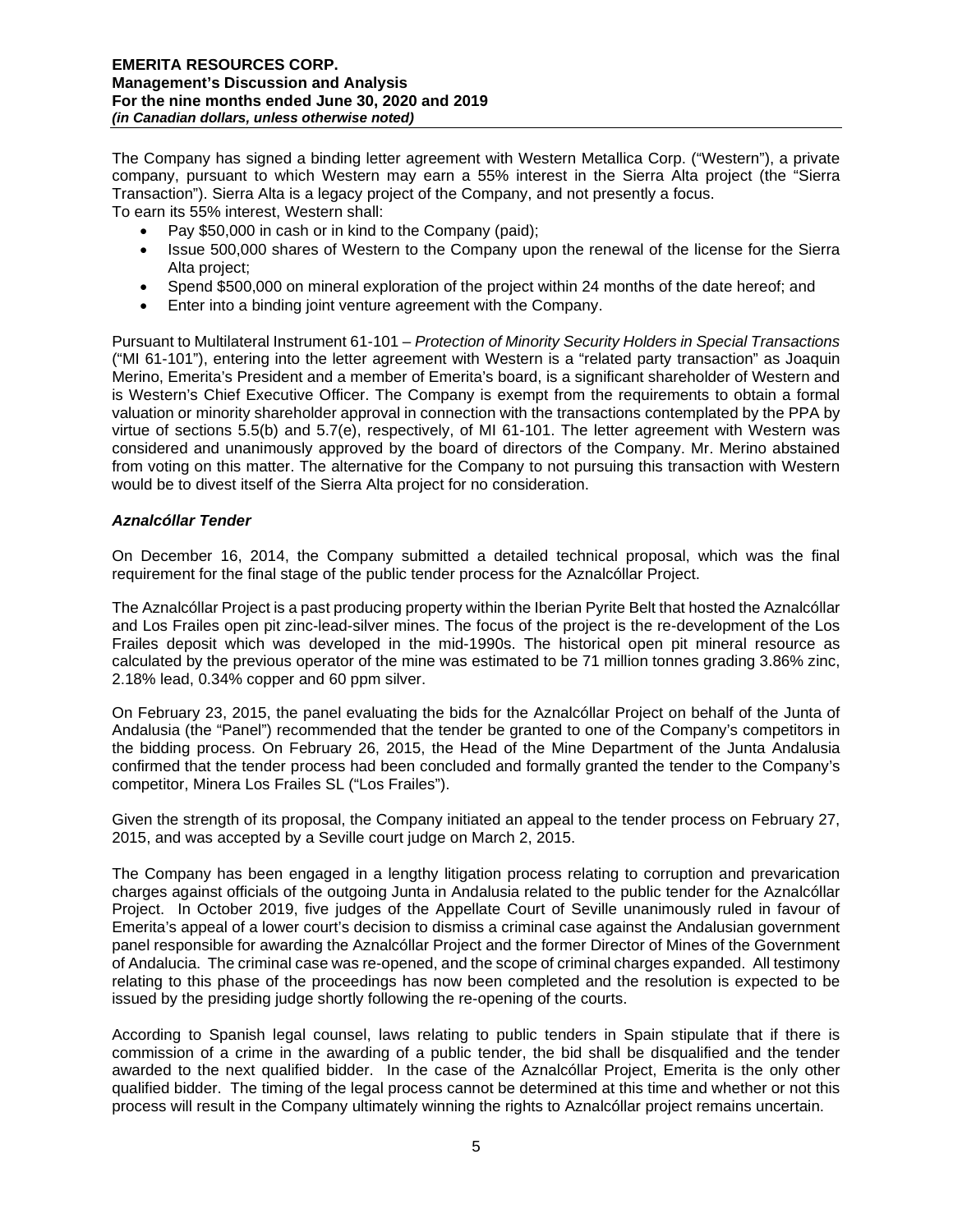Emerita remains committed to working with the community of Aznalcóllar to develop the Project in an environmentally responsible manner to benefit all stakeholders. For a summary of the legal proceedings and summary of the Aznalcóllar Project, please refer to the news releases of October 4 and October 29, 2019, and May 4, 2020.

# **Mineral Exploration Properties – Brazil**

# *Falcon Project – Description*

In June 2016, the Company entered into a binding letter agreement (the "Falcon Agreement") with Falcon Metais Ltda. ("Falcon") pursuant to which Falcon granted to Emerita an option (the "Option") to acquire a 100% interest in the Falcon Litio MG Project (the "Falcon Project"). The Falcon Project is adjacent to Brazil's only lithium mining operation owned by Companhia Brasileira de Lítio ("CBL") and the northwestern property boundary of the Falcon Project is just 500 meters from the CBL mine. The Falcon Project is comprised of five exploration permits and one application for an exploration permit.

Pegmatite dykes similar to the mineralized dykes on the adjacent property have been identified during the initial field reconnaissance of the area. Lithium mineralization in the area is associated with Neoproterozoic granitic intrusions that have deposited lithium mineralization with minor contents of rare metals such as thallium, niobium and tin in the apical aureole of these intrusions. Mineralization is hosted by pegmatite dykes with widths varying from 5 to 30 meters and strike in excess of 1 kilometre. The mineralized pegmatite dyke system is structurally-controlled by a framework of NW and NE crosscutting faults and fractures, and locally is characterized by stockwork systems or sets of sub-paralleled sheeted-dykes. The main lithium mineral at the adjacent operation is spodumene with minor amounts of petalite.

To acquire the Option, Emerita issued 100,000 common shares to Falcon in June 2016, at a price per share of \$0.775. An additional 100,000 common shares were issued on August 28, 2017 at a price per share of \$0.60 based on the estimated market value of the shares on the date of issuance. The Company issued the third and final tranche of 100,000 common shares to Falcon on September 12, 2018 at a price per share of \$0.20, based on the quoted market value of the shares on the date of issuance. Falcon will retain a transferable 2% net smelter royalty on all commercial sales from the Litio Project.

In addition, if a "mineral resource", as defined in NI 43-101, of at least 20 million tonnes with a grade of at least 1.3% LiO2 is delineated at the Falcon Project, Emerita shall either, (i) pay CAD\$5 million in cash to Falcon or, by its sole discretion, (ii) issue CAD\$5 million worth (to be determined on a reasonable volume weighted average price basis) of common shares to Falcon (the "Resource Consideration").

The Resource Consideration shall only be paid by Emerita if (i) the mineral resource is verified by a "qualified person", as such term is defined in NI 43-101, who is independent of Emerita and Falcon, and (ii) at least 50% of the mineral resource is categorized as an "indicated mineral resource" or "measured mineral resource", as defined in NI 43-101.

## *Falcon Project – Outlook*

The Falcon Project provides an opportunity for the Company to add value at a low cost. Further updates will be provided as they become available.

## **Liquidity and Capital Resources**

As at June 30, 2020, the Company had working capital deficit of \$2,638,382 (September 30, 2019 – working capital deficit of \$1,597,750), which included a cash balance of \$193,921 (September 30, 2019 - \$69,783), amounts receivable of \$76,737 (September 30, 2019 - \$58,598), and prepaid expenses and advances of \$171,157 (September 30, 2019 - \$109,182), offset by accounts payable and accrued liabilities and other liabilities of \$3,080,197 (September 30, 2019 - \$1,835,313). Other liabilities are in the amount of \$1,005,602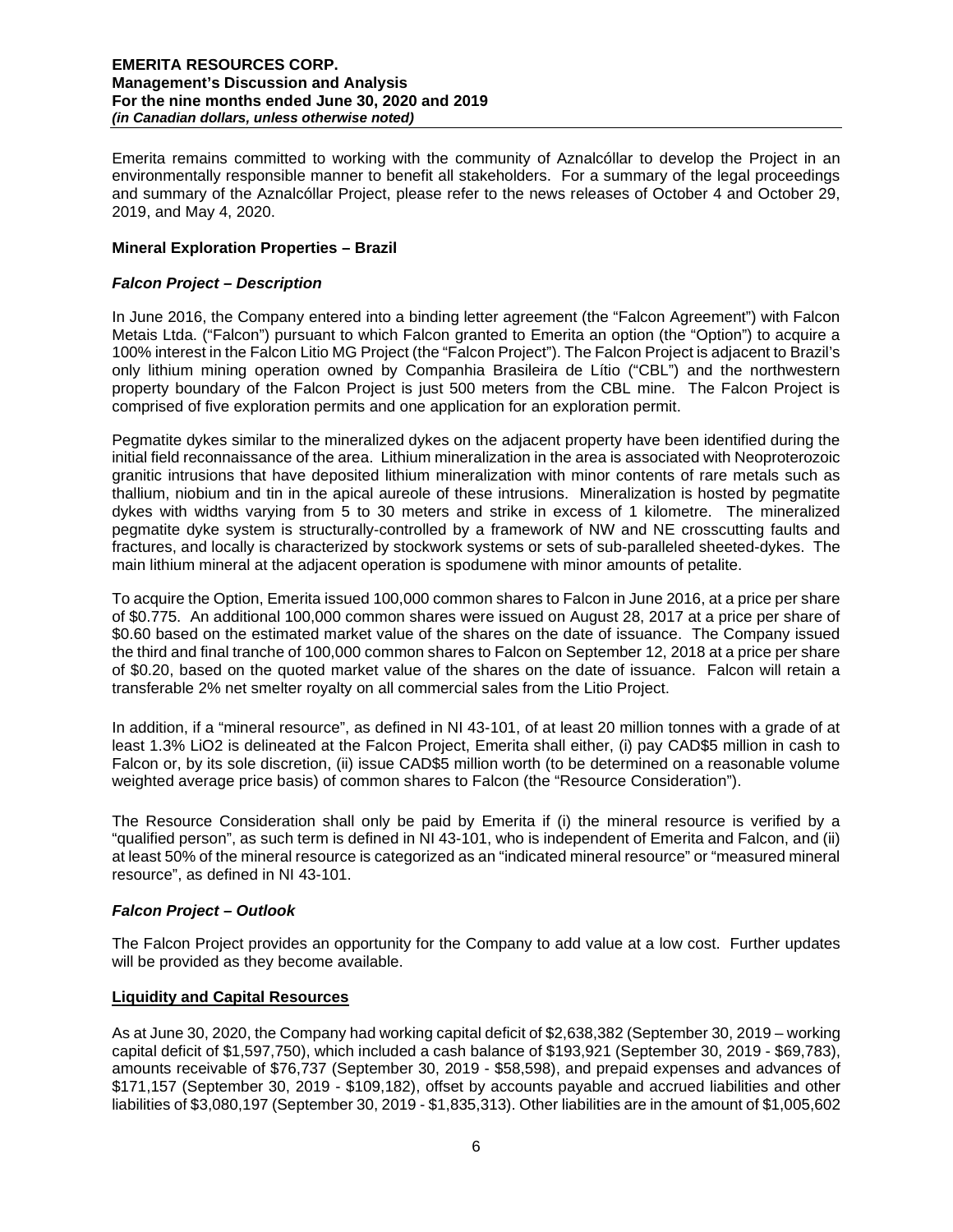and will only be payable if the Company has achieved a milestone event allowing the Company the ability to raise a minimum of \$5 million. This amount is also only due to current officers and directors of the Company for past services provided.

On July 10, 2020, the Company completed a non-brokered private placement financing of 27,000,000 units of the Company ("Units") at a price of \$0.05 per unit for gross proceeds of \$1,350,000. Each Unit is comprised of one common share of the Company, and one-half of one common share purchase warrant that will entitle the holder to acquire one common share at a price of \$0.15 for the period of 24 months following the closing date of the Offering. The proceeds of the Offering are expected to be used to finance exploration activities at the Company's properties in Spain and for general corporate purposes.

On August 13, 2020, the Company completed a non-brokered private placement financing of 7,142,847 units of the Company ("Units") at a price of \$0.14 per unit for gross proceeds of \$1,000,000. Each Unit is comprised of one common share of the Company, and one-half of one common share purchase warrant that will entitle the holder to acquire one common share at a price of \$0.15 for the period of 24 months following the closing date of the Offering. The proceeds of the Offering are expected to be used to finance exploration activities at the Company's properties in Spain and for general corporate purposes.

# **Results of Operations**

# *Three months ended June 30, 2020 and 2019*

During the three months ended June 30, 2020, the Company recorded a loss of \$350,123, or \$0.01 per share, compared with a loss of \$594,497 or \$0.01 per share, during the comparable three months ended June 30, 2019.

Expenses incurred during the three months ended June 30, 2020 included \$266,697 in consulting and management fees; \$12,282 in shareholder communications, filing fees, and promotional expenses; \$25,597 in office expenses for office administration services; \$24,450 in share-based compensation; and \$13,000 in professional fees related to legal expenses and the preparation and audit of the Company's financial statements. During the three months ended June 30, 2020, project evaluation expenses of \$22,875 were incurred relating to the evaluation of mineral properties in Spain.

Expenses incurred during the three months ended June 30, 2019 included \$265,515 in consulting and management fees; \$69,781 in shareholders communications, filing fees, and promotional expenses; \$25,956 in office expenses for office administration services; \$39,904 in travel expenses related to the development of mineral projects; and \$45,090 in professional fees related to the preparation and audit of the Company's financial statements In addition, project evaluation expenses of \$60,893 were incurred, relating to the evaluation of mineral properties in Spain and Brazil.

## *Nine months ended June 30, 2020 and 2019*

During the nine months ended June 30, 2020, the Company recorded a loss of \$1,239,512, or \$0.02 per share, compared with a loss of \$467,264 or \$0.01 per share, during the comparable nine months ended June 30, 2019.

Expenses incurred during the nine months ended June 30, 2020 included \$556,279 in consulting and management fees; \$49,127 in shareholder communications, filing fees, and promotional expenses; \$73,276 in office expenses for office administration services; \$87,435 in professional fees related to legal expenses and the preparation and audit of the Company's financial statements; and \$354,445 in share-based compensation to directors, officers, and consultants of the Company. During the nine months ended June 30, 2020, project evaluation expenses of \$74,992 were incurred relating to the evaluation of mineral properties in Spain.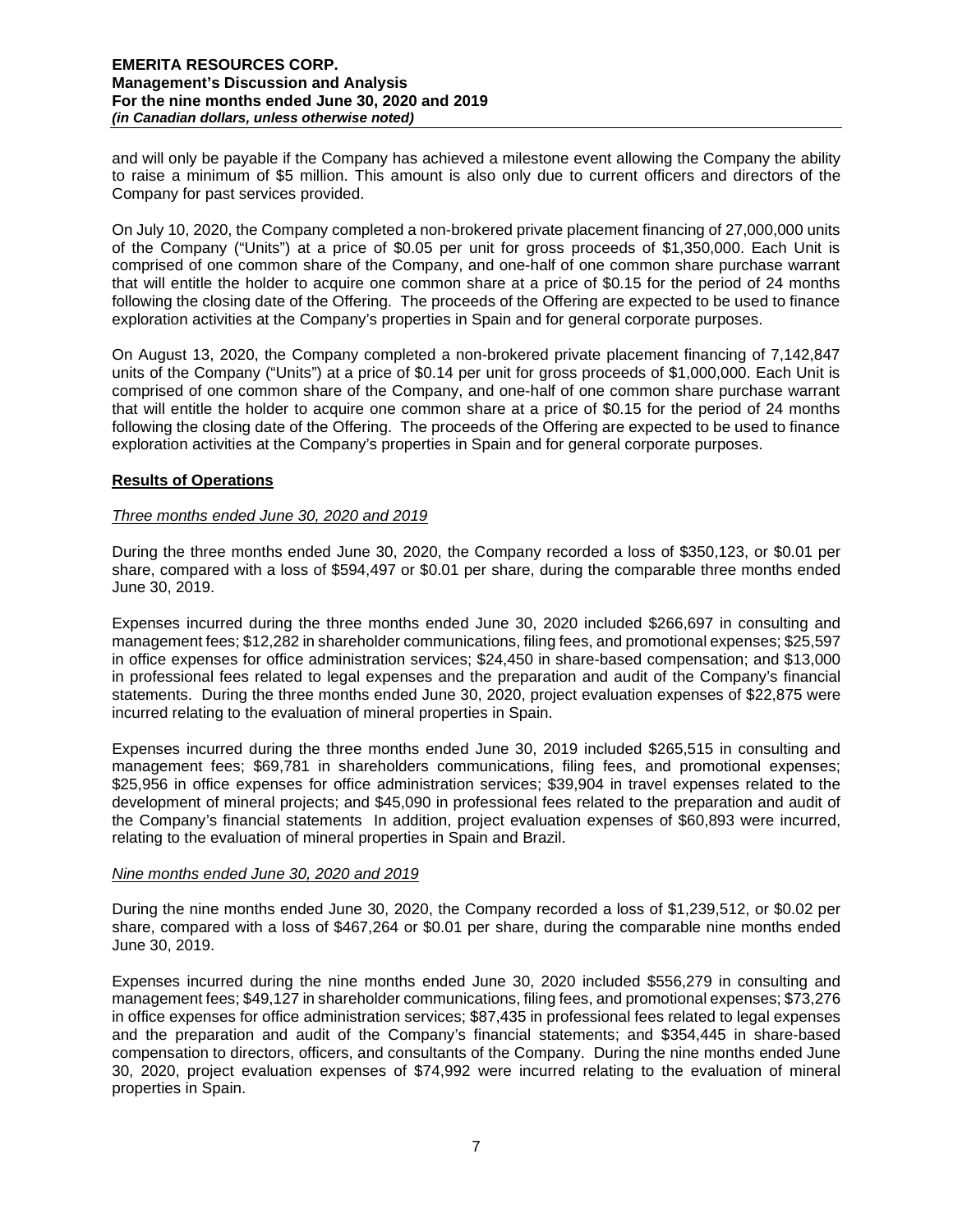Expenses incurred during the nine months ended June 30, 2019 included \$710,138 in consulting and management fees; \$113,779 in shareholders communications, filing fees, and promotional expenses; \$70,421 in office expenses for office administration services; \$39,904 in travel expenses related to mineral properties; and \$49,490 in professional fees related to the preparation and audit of the Company's financial statements In addition, project evaluation expenses of \$202,405 were incurred, relating to the evaluation of mineral properties in Spain and Brazil.

## **Cash flows**

## *Nine months ended June 30, 2020*

During the nine months ended June 30, 2020, the Company used cash of \$96,534 on operating activities. Cash used in operating activities consisted primarily of new project evaluation expenses incurred on the Company's properties in Spain and Brazil, corporate general and administrative expenses, interest expense, and share-based compensation issued during the year.

During the nine months ended June 30, 2020, investing activities used \$58,328 which related to the Company's investment in both its joint arrangement and its mineral properties.

During the nine months ended June 30, 2020, financing activities generated \$279,000 from proceeds received from a short-term loan, as well as subscription funds received for a private placement financing that closed subsequent to the quarter end.

### *Nine months ended June 30, 2019*

During the nine months ended June 30, 2019, the Company used cash of \$1,273,944 on operating activities. Cash used in operating activities consisted mainly of new project evaluation expenses incurred on the Company's properties in Spain and Brazil, and corporate general and administrative expenses.

During the nine months ended June 30, 2019, the Company used cash of \$306,867 which related to the Company's investment in both its joint arrangement and its mineral properties.

During the nine months ended June 30, 2019, financing activities generated \$2,074,050 in cash, which consisted of the proceeds from a private placement financing and proceeds and repayment of the Company's loans payable.

## **Select Annual Information**

Select annual financial information for the years ended September 30, 2019, 2018 and 2017 is presented in the table below:

|                                   | 2019        | 2018                         | 2017        |  |  |
|-----------------------------------|-------------|------------------------------|-------------|--|--|
|                                   |             | S                            |             |  |  |
| <b>Revenues</b>                   |             | $\qquad \qquad \blacksquare$ |             |  |  |
| Loss and comprehensive loss       | (2,087,441) | (4,566,678)                  | (2,522,973) |  |  |
| Loss per share, basic and diluted | (0.06)      | (0.17)                       | (0.03)      |  |  |
| Total assets                      | 264.215     | 253,533                      | 687,171     |  |  |
| Working capital ('000s)           | (1,598)     | (1,830)                      | (1,460)     |  |  |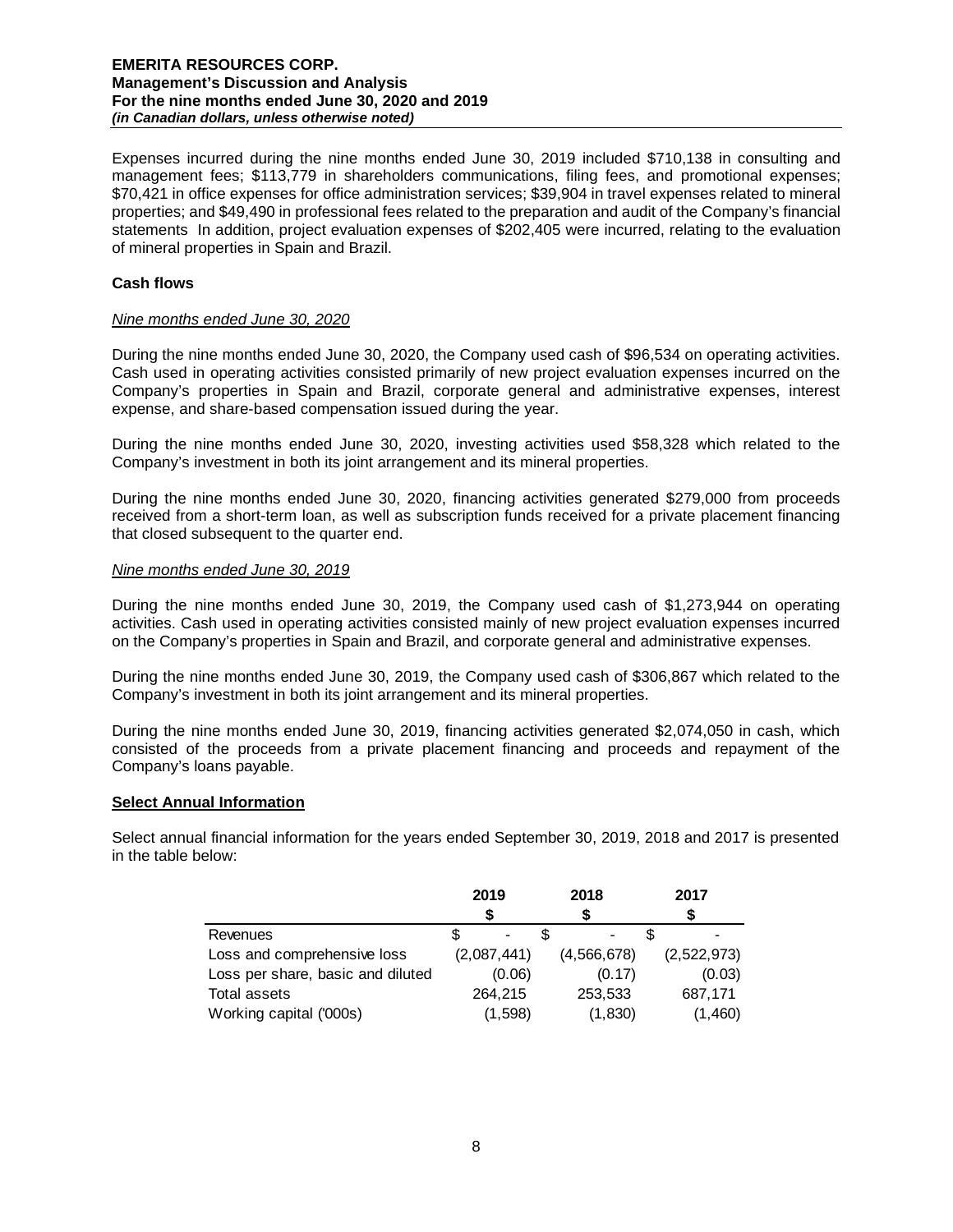## **Select Quarterly Information**

Select quarterly financial information for the most recent eight quarters is presented in the table below:

|                    |             | Operating |             |                |                     |
|--------------------|-------------|-----------|-------------|----------------|---------------------|
| Period             | Revenue (1) | costs     | Gain/(loss) | Loss per share | <b>Total assets</b> |
|                    |             |           |             |                |                     |
| Q3- June 2020      |             | 365,501   | (350,123)   | (0.01)         | 468,883             |
| Q2- March 2020     |             | 195.394   | (194,092)   | (0.00)         | 247,508             |
| Q1- December 2019  |             | 634,659   | (695,297)   | (0.01)         | 224,776             |
| Q4- September 2019 |             | (24,909)  | (1,620,177) | (0.05)         | 264,215             |
| Q3- June 2019      |             | 507,139   | (594,497)   | (0.01)         | 1,766,206           |
| Q2- March 2019     |             | 339,880   | (363,535)   | (0.00)         | 912,312             |
| Q1- December 2018  |             | 339,118   | 490,768     | 0.00           | 898,215             |
| Q4- September 2018 |             | 2,881,368 | (3,048,035) | (0.10)         | 894,051             |
| Q3- June 2018      |             | 474.385   | (480,747)   | (0.02)         | 3,413,807           |

Explanatory Notes:

1) The Company has no sales revenues.

## **Financial Instruments**

Financial instruments recorded at fair value on the statement of financial position are classified using a fair value hierarchy that reflects the significance of the inputs used in making the measurements. The fair value hierarchy has the following levels:

- a) Level 1 Unadjusted quoted prices in active markets for identical assets or liabilities;
- b) Level 2 Inputs other than quoted prices that are observable for assets or liabilities, either directly or indirectly; and
- c) Level 3 Inputs for assets and liabilities that are not based on observable market data.

The fair value hierarchy requires the use of observable market inputs whenever such inputs exist. A financial instrument is classified to the lowest level of the hierarchy for which a significant input has been considered in measuring fair value.

The Company's financial instruments include cash, amounts receivable, loans payable, and accounts payable and accrued liabilities. The carrying values of these financial instruments reported in the statement of financial position approximate their respective fair values due to the relatively short-term nature of these instruments. As at June 30, 2020 and 2019, the Company had no instruments to classify in the fair value hierarchy.

The Company's risk exposures and the impact on the Company's financial instruments are summarized below:

(a) *Credit risk* 

Counterparty credit risk is the risk that the financial benefits of contracts with a specific counterparty will be lost if a counterparty defaults on its obligations under the contract. This includes any cash amounts owed to the Company by those counterparties, less any amounts owed to the counterparty by the Company where a legal right of set-off exists and also includes the fair values of contracts with individual counterparties which are recorded in the financial statements.

a. *Trade credit risk*

The Company is not exposed to significant trade credit risk.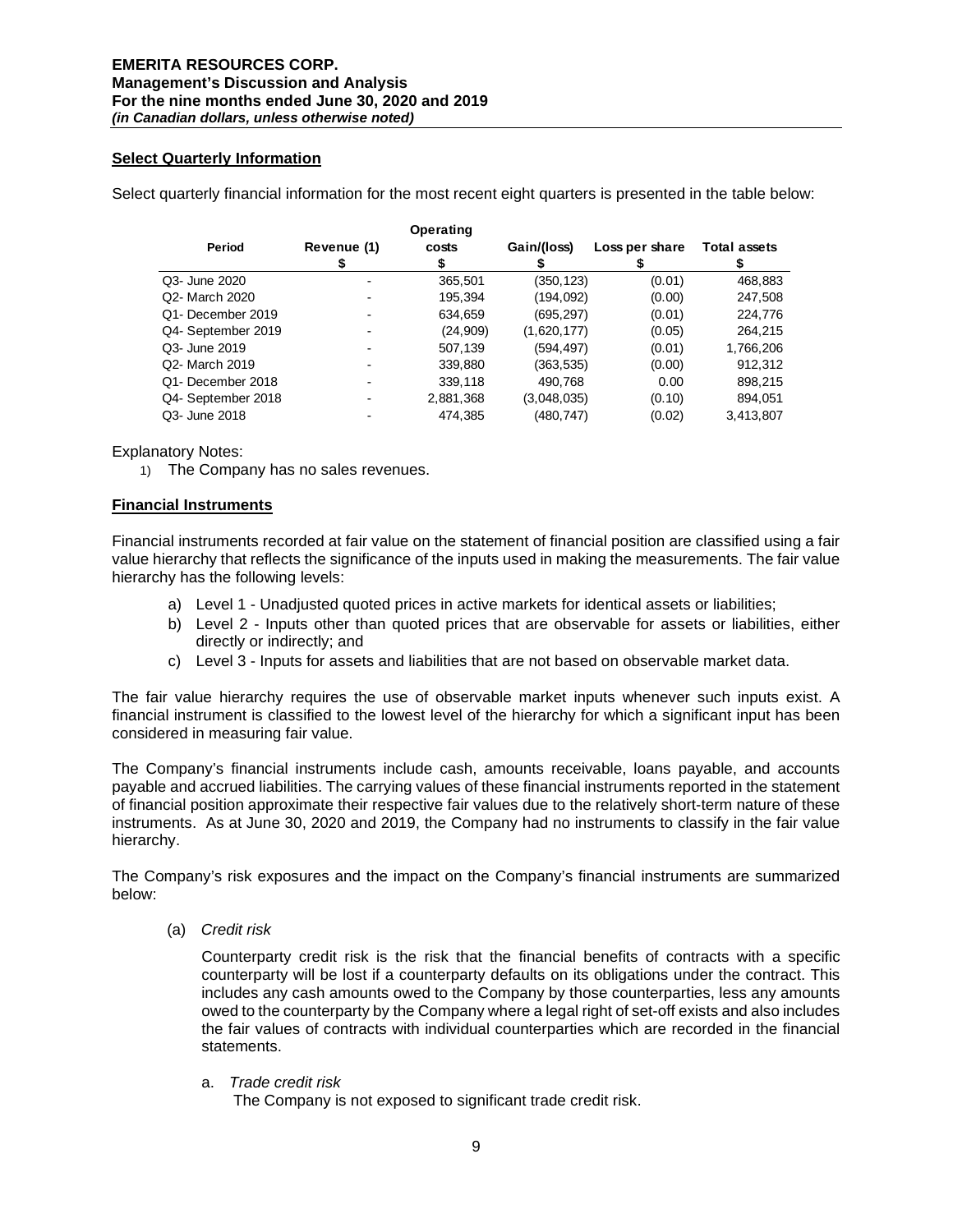# b. *Cash*

In order to manage credit and liquidity risk the Company's policy is to invest only in highly rated investment grade instruments that have maturities of three months or less. Limits are also established based on the type of investment, the counterparty and the credit rating.

## (b) *Currency risk*

Currency risk is the risk that the fair value of, or future cash flows from, the Company's financial instruments will fluctuate because of changes in foreign exchange rates. The Company's foreign currency risk arises primarily with respect to the Euro and Brazilian reals from its property interests in Spain and Brazil, and US dollars from operations. Fluctuations in the exchange rates between these currencies and the Canadian dollar could have a material effect on the Company's business, financial condition and results of operations. The Company does not engage in any hedging activity to mitigate this risk.

As at June 30, 2020 and September 30, 2019, the Company had the following financial instruments and denominated in foreign currency (expressed in Canadian dollars):

### **June 30, 2020**

|                                          | Euro |          |  | US dollars | Brazilian reals |
|------------------------------------------|------|----------|--|------------|-----------------|
| Cash                                     |      | 54.744   |  | 102        | 1.040           |
| Accounts payable and accrued liabilities |      | (60.470) |  | (600.259)  | (153, 895)      |
|                                          |      | (5, 726) |  | (600.157)  | (152, 855)      |

#### **September 30, 2019**

|                                          | Euro |          |  | US dollars | <b>Brazilian reals</b> |
|------------------------------------------|------|----------|--|------------|------------------------|
| Cash                                     |      | 36,852   |  | 614        | 1.326                  |
| Accounts payable and accrued liabilities |      | (30,856) |  | (647.932)  | (196,078)              |
|                                          |      | 5.996    |  | (647.318)  | (194.752)              |

A 10% strengthening (weakening) of the Canadian dollar against the Euro would decrease (increase) net loss by approximately \$6,000 (September 30, 2019 – (\$600).

A 10% strengthening (weakening) of the Canadian dollar against the US dollar would decrease (increase) net loss by approximately \$600,000 (September 30, 2019 - \$65,000).

A 10% strengthening (weakening) of the Canadian dollar against the Brazilian real would decrease (increase) net loss by approximately \$15,000 (September 30, 2019 - \$20,000).

#### *(c) Liquidity risk*

Liquidity risk is the risk that an entity will encounter difficulty in meeting obligations associated with financial liabilities. The Company's approach to managing liquidity risk is to ensure that it will have sufficient liquidity to meet liabilities when due. At June 30, 2020, the Company had a cash balance of \$193,921 (September 30, 2019 - \$69,783) to settle current liabilities of \$3,080,197 (September 30, 2019 - \$1,835,313). The Company's trade payables have contractual maturities of less than 30 days and are subject to normal trade terms.

## *d) Commodity / Equity price risk*

The Company is exposed to price risk with respect to commodity and equity prices. Equity price risk is defined as the potential adverse impact on the Company's earnings due to movements in individual equity prices or general movements in the level of the stock market.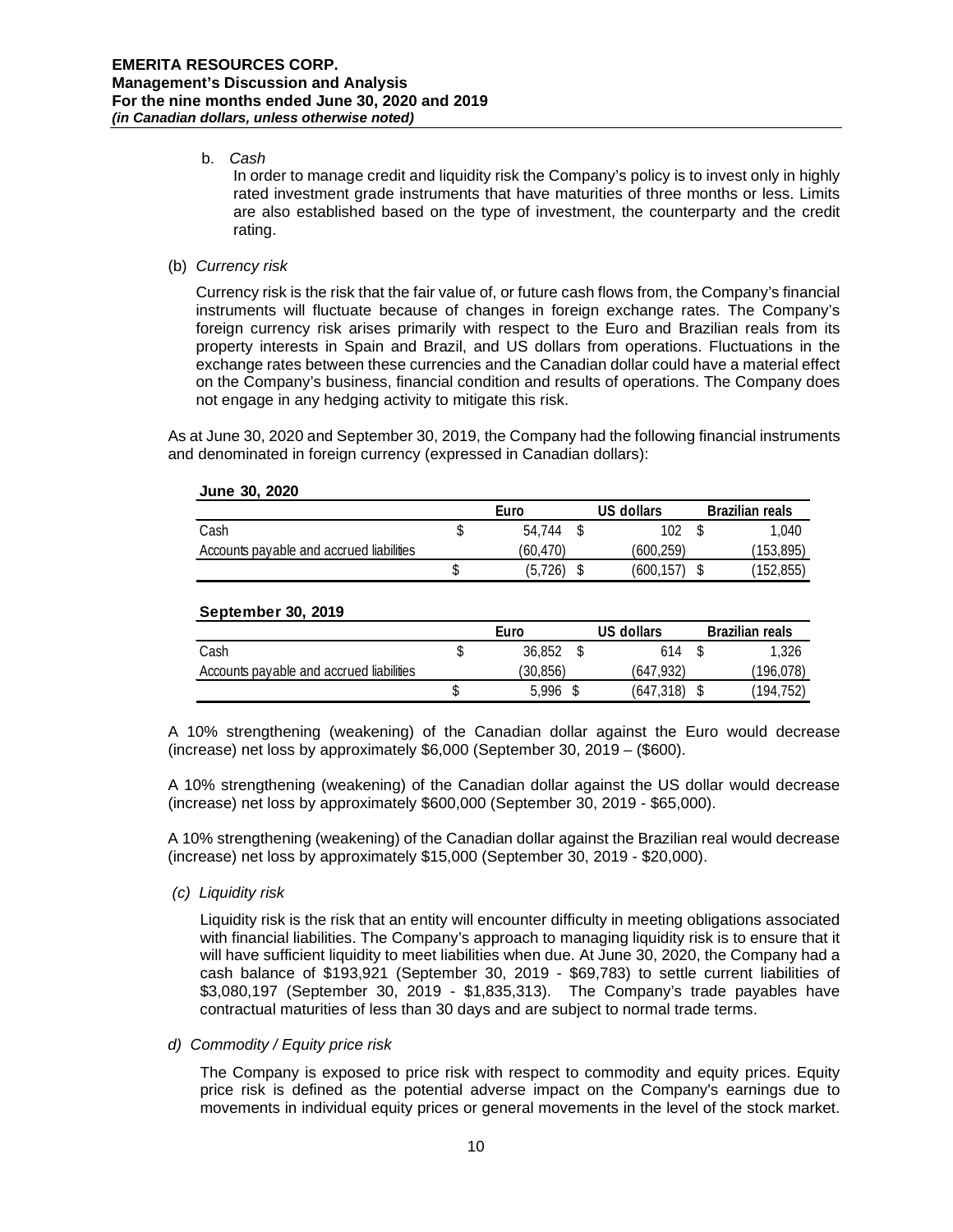Commodity price risk is defined as the potential adverse impact on earnings and economic value due to commodity price movements and volatilities. The Company closely monitors commodity prices, as they relate to gold, zinc, and lithium, individual equity movements and the stock market to determine the appropriate course of action to be taken by the Company. Commodity price risk is remote as the Company is not a producing entity.

#### . **Critical Accounting Policies**

The Company's significant accounting policies are described in Note 2 to the audited consolidated financial statements for the year ended September 30, 2019. The preparation of statements in conformity with IFRS requires management to make estimates and assumptions that affect the reported amounts of assets and liabilities at the date of the financial statements and reported amounts of expenses during the reporting period. Actual outcomes could differ from these estimates. The following is a list of the accounting policies that management believes are critical, due to the degree of uncertainty regarding the estimates and assumptions involved and the magnitude of the asset, liability or expense being reported:

- Foreign currencies
- Exploration and evaluation properties

## *Foreign currencies*

The Foreign currency translation presentation and functional currency of the Company and its subsidiary is the Canadian dollar.

Transactions in currencies other than the functional currency are recorded at the rates of exchange prevailing on the dates of the transactions. At each financial position reporting date, monetary assets and liabilities that are denominated in foreign currencies are translated at the rates prevailing at the date of the statement of financial position. Exchange differences are recognized in operations in the period in which they arise.

The Company makes expenditures and incurs costs in Euros ("EUR"), United States Dollars ("US\$") and Brazilian reals ("BRL"). At June 30, 2020, one Canadian dollar was worth US\$0.7338 (September 30, 2019– US\$0.7551); EUR 0.6534 (September 30, 2019 – EUR 0.6926); and BRL 4.0048 (September 30, 2019 – BRL 3.1417). During the nine months ended June 30, 2020, the average value of one Canadian dollar was US\$0.7407 (September 30, 2019 – US\$0.7535); EUR 0.6714 (September 30, 2019 – EUR 0.6680); and BRL 3.4060 (September 30, 2019 – BRL 2.9104).

## *Exploration and evaluation expenditures*

|                                               | For the nine months ended<br><b>June 30.</b> |             |         |  |  |  |
|-----------------------------------------------|----------------------------------------------|-------------|---------|--|--|--|
|                                               |                                              | 2020        | 2019    |  |  |  |
| Land management fees, taxes and permits       | \$                                           | 76 \$       |         |  |  |  |
| Travel, meals and accomodations               |                                              |             | 5,321   |  |  |  |
| Legal fees                                    |                                              | (1, 110)    |         |  |  |  |
| Project overhead costs                        |                                              | 76,026      | 197,084 |  |  |  |
| Total exploration and evaluation expenditures |                                              | 74,992<br>5 | 202,405 |  |  |  |

During the year ended September 30, 2019, the Company changed its accounting policy of capitalizing exploration and evaluation expenditures. The Company believes that expensing such costs as incurred provides more reliable and relevant financial information. Cost of exploration properties, including the cost of acquiring prospective properties and exploration rights, and exploration and evaluation costs are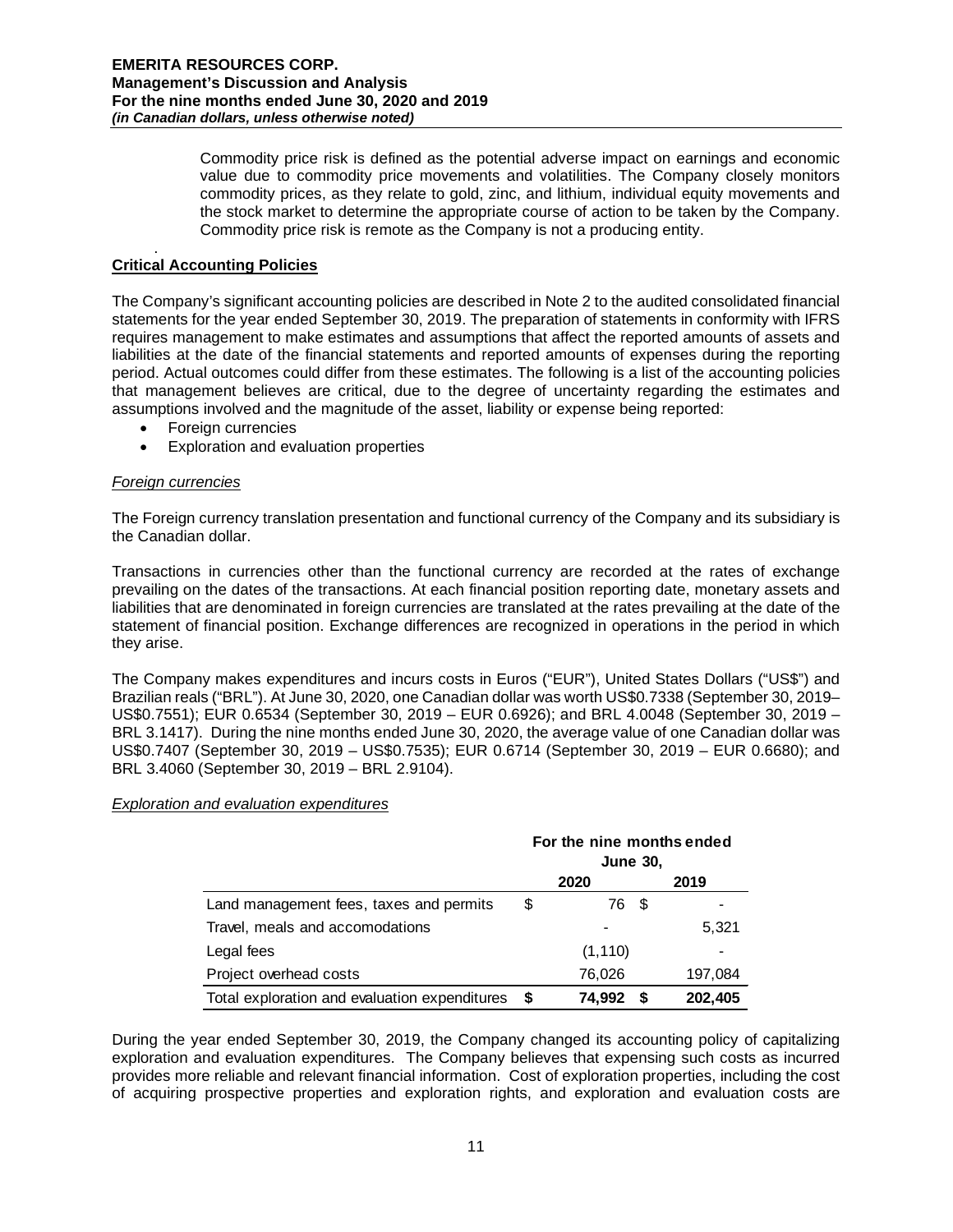expensed until it has been established that a mineral property is commercially viable. Previously, the Company capitalized these amounts. The audited consolidated financial statements for the year ended September 30, 2018 have been restated to reflect adjustments made as a result of this change in accounting policy.

# **Commitments and Contingencies**

On September 30, 2019, the Company entered into agreements with certain directors and officers relating to existing liabilities. Under these agreements, these directors and officers agreed to a reduction of \$1,005,602 in amounts owing to them if the Company is unable to raise at least \$5,000,000 in equity financing prior to December 31, 2021. Should the Company be unable to complete an equity financing of at least \$5,000,000, these directors and officers have agreed to waive and permanently release the Company from these amounts owed. If the Company raises at least \$5,000,000 in equity financing prior to December 31, 2021, these amounts would remain owing to the officers and directors. As a triggering event has not taken place, the contingent gain relating to these agreements has not been reflected in the condensed interim consolidated financial statements.

The Company's exploration activities are subject to various laws and regulations governing the protection of the environment. These laws and regulations are continually changing and generally becoming more restrictive. The Company believes its operations are materially in compliance with all applicable laws and regulations. The Company expects to make expenditures to comply with such laws and regulations.

The Company is party to certain management contracts. These contracts contain minimum commitments of approximately \$309,000 (2019 - \$313,000) and additional contingent payments of up to approximately \$1,175,000 (2019 - \$1,190,000) upon the occurrence of a change of control. As a triggering event has not taken place, the contingent payments have not been reflected in these consolidated financial statements.

The Company is subject to various claims, lawsuits and other complaints arising in the ordinary course of business. The Company records provisions for losses when claims become probable and the amounts are estimable. Although the outcome of such matters cannot be determined, it is the opinion of management that the final resolution of these matters will not have a material adverse effect on the Company's financial condition, operations or liquidity.

The Company's joint venture agreement with the Aldesa Group requires the Company to invest an additional €1,250,000 in the development of the Plaza Norte project should the project advance to later phases. It is not currently known whether the Plaza Norte project will advance to a stage where this investment is required, therefore the expenditure has not been reflected in these consolidated financial statements.

The Company has been named as a defendant in a claim made by a group of companies regarding the payment of outstanding amounts owing to the group of companies relating to certain advertising services. The plaintiff is seeking payment in the amount of  $\epsilon$  208,457 (approximately \$325,000). Although the ultimate outcome of this action cannot be ascertained at this time and the results of legal proceedings cannot be predicted with certainty, management believes this claim to be without merit.

## **Transactions with Related Parties**

The Company shares office space with other companies who may have common officers or directors. The costs associated with this space are administered by an unrelated company.

As at June 30, 2020, an amount of \$1,602,527, included in accounts payable, accrued and other liabilities, were owed to directors and officers of the Company (September 30, 2019 - \$1,261,876). The amounts outstanding on fees are unsecured, non-interest bearing, with no fixed terms of repayment.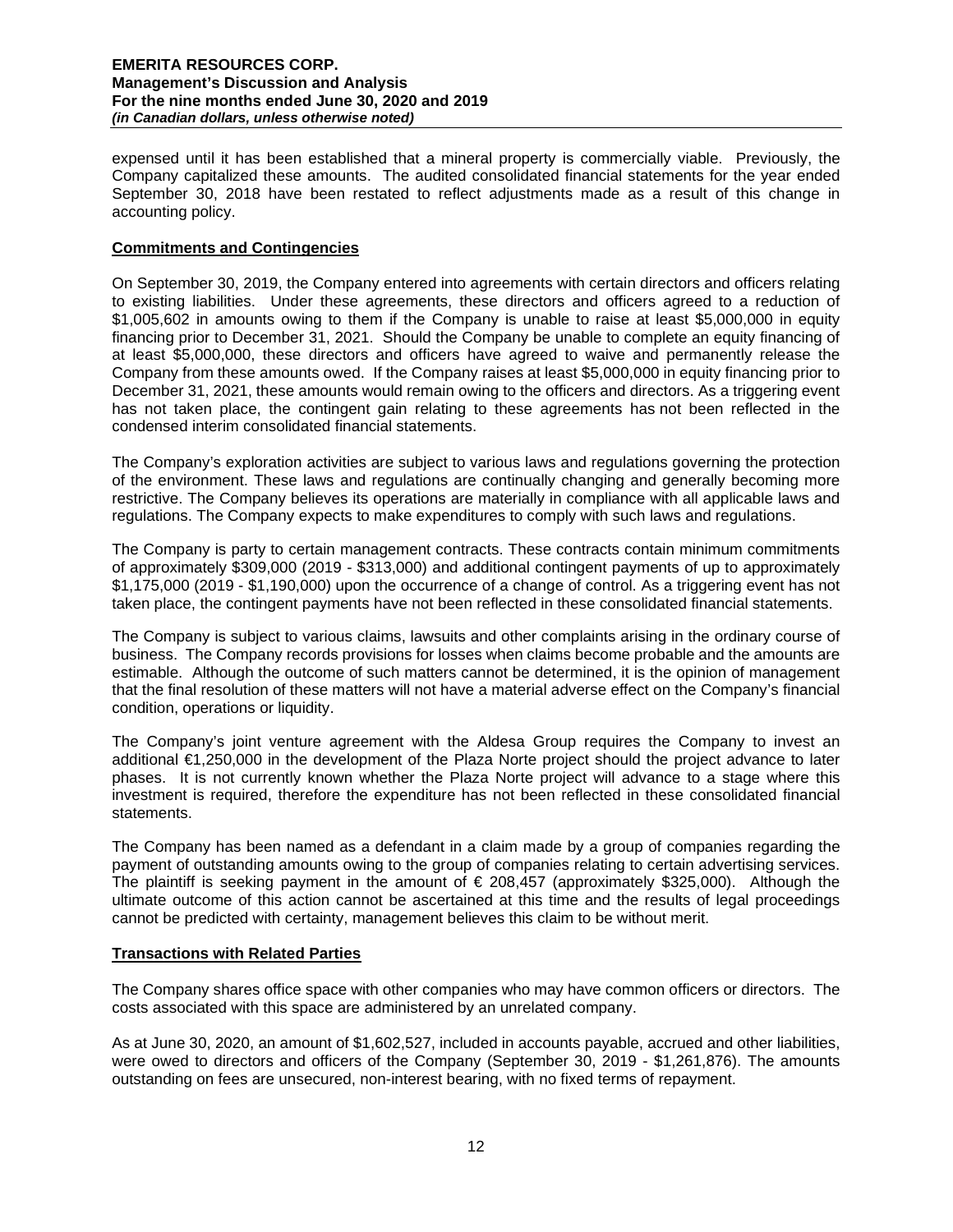On January 24, 2020, the Company entered into a loan agreement with a related party for \$100,000. An officer of the Company is also the Chief Executive Officer of the lender. On July 14, 2020, the loan was repaid in full. The amount paid, consisting of principle, administration fees and accrued interest, was \$113,131.

On September 30, 2019, the Company entered into agreements with certain directors and officers relating to existing liability balances. These agreements allow for the forgiveness of \$1,005,602 in amounts owing to these directors and officers upon the non-occurrence of some future event. As a triggering event has not yet occurred, this contingent debt forgiveness has not been recognized in the condensed interim consolidated financial statements.

The Company has signed a binding letter agreement with Western Metallica Corp. ("Western"), a private company, pursuant to which Western may earn a 55% interest the Company's Sierra Alta project. Joaquin Merino, a director and officer of the Company, is a significant shareholder of Western and is Western's Chief Executive Officer. The letter agreement with Western was considered and unanimously approved by the board of directors of the Company. Mr. Merino abstained from voting on this matter.

## *Compensation of key management personnel of the Company*

In accordance with IAS 24, key management personnel are those persons having authority and responsibility for planning, directing and controlling the activities of the Company directly or indirectly, including any directors (executive and non-executive) of the Company. During the three and nine months ended June 30, 2020 and 2019, the remuneration of directors and other key management personnel are as follows:

|                          | Three months ended June 30. |                          |  |                          | Nine months ended June 30, |            |  |                          |
|--------------------------|-----------------------------|--------------------------|--|--------------------------|----------------------------|------------|--|--------------------------|
|                          |                             | 2020                     |  | 2019                     |                            | 2020       |  | 2019                     |
| Management fees          |                             | 124.047                  |  | 121.206 \$               |                            | 371.716 \$ |  | 366.518                  |
| Share-based compensation |                             | $\overline{\phantom{0}}$ |  | $\overline{\phantom{0}}$ |                            | 321.076    |  | $\overline{\phantom{0}}$ |

In connection with the May 23, 2019 private placement, officers and directors of the Company subscribed for 500,000 common shares of the Company for total proceeds of \$50,000.

In connection with the July 12, 2019 private placement, officers and directors of the Company subscribed for 45,000 common shares of the Company for total proceeds of \$4,500.

In connection with private placements completed subsequent to the quarter end, officers and directors of the Company subscribed for 6,477,126 common shares of the Company for total proceeds of \$527,000.

## **Risk Factors**

Mining exploration inherently contains a high degree of risk and uncertainty, which even a combination of careful evaluation, experience and knowledge may not eliminate. The following are certain factors relating to the business of the Company, which investors should carefully consider when making an investment decision concerning the Company's shares. These risks and uncertainties are not the only ones facing the Company. Additional risks and uncertainties not presently known that the Company currently deems immaterial, may also impair the operations of the Company. If any such risks occur, the financial condition, liquidity and results of operations of the Company could be materially adversely affected and the ability of the Company to implement its growth plans could be adversely affected. An investment in the Company is speculative. An investment in the Company will be subject to certain material risks and investors should not invest in securities of the Company unless they can afford to lose their entire investment. The following is a description of certain risks and uncertainties that may affect the Company.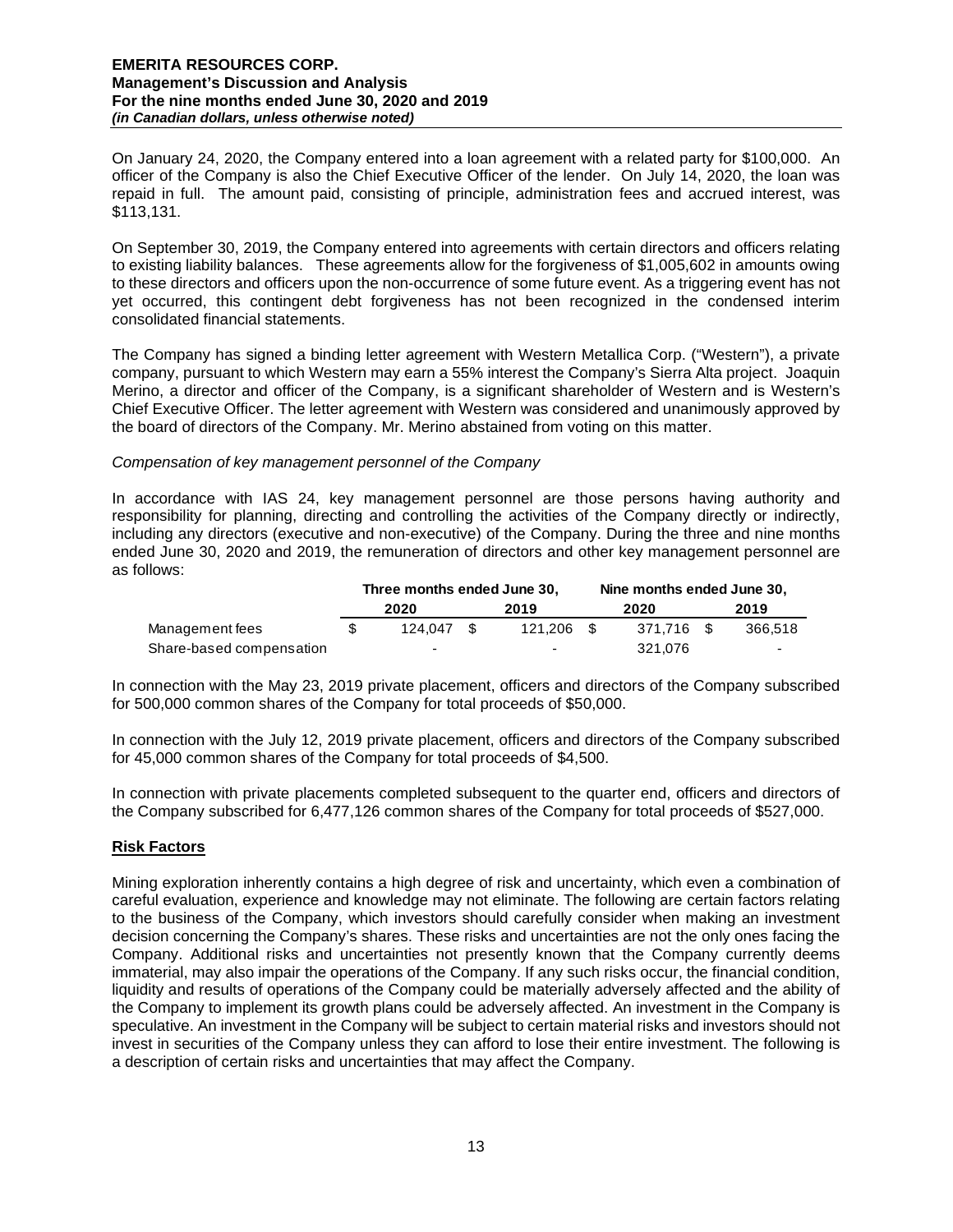# *Novel Coronavirus ("COVID-19")*

The Company's operations could be significantly adversely affected by the effects of a widespread global outbreak of a contagious disease, including the recent outbreak of respiratory illness caused by COVID-19. The Company cannot accurately predict the impact COVID-19 will have on its operations and the ability of others to meet their obligations with the Company, including uncertainties relating to the ultimate geographic spread of the virus, the severity of the disease, the duration of the outbreak, and the length of travel and quarantine restrictions imposed by governments of affected countries. In addition, a significant outbreak of contagious diseases in the human population could result in a widespread health crisis that could adversely affect the economies and financial markets of many countries, resulting in an economic downturn that could further affect the Company's operations and ability to finance its operations.

# *Substantial Capital Requirements and Liquidity*

Substantial additional funds for the establishment of the Company's current and planned operations will be required. No assurances can be given that the Company will be able to raise the additional funding that may be required for such activities, should such funding not be fully generated from operations. Mineral prices, environmental rehabilitation or restitution, current financial conditions, revenues, taxes, capital expenditures, operating expenses and geological results are all factors which will have an impact on the amount of additional capital that may be required. To meet such funding requirements, the Company may be required to undertake additional equity financing, which would be dilutive to shareholders. Debt financing, if available, may also involve restrictions on financing and operating activities. There is no assurance that additional financing will be available on terms acceptable to the Company or at all. If the Company is unable to obtain additional financing as needed, it may be required to reduce the scope of its operations and pursue only those projects that can be funded through cash flows generated from its existing operations, if any.

# *Financing Risks and Dilution to Shareholders*

The Company will have limited financial resources, no operations and no revenues. Even if the Company's exploration program on one or more of the properties is successful, additional funds will be required for the purposes of further exploration and development. There can be no assurance that the Company will be able to obtain adequate financing in the future or that such financing will be available on favourable terms or at all. It is likely such additional capital will be raised through the issuance of additional equity which would result in dilution to the Company's shareholders.

# *Limited Operating History*

The Company is a relatively new company with limited operating history. The Company only recently acquired its interest in its material properties and the Company has no history of business or mining operations, revenue generation or production history. The Company has yet to generate a profit from their activities. The Company will be subject to all the business risks and uncertainties associated with any new business enterprise, including the risk that it will not achieve its growth objective. The Company anticipates that it may take several years to achieve positive cash flow from operations.

## *No Mineral Resources or Mineral Reserves*

Resource exploration is a speculative business, characterized by a number of significant risks including, among other things, unprofitable efforts resulting not only from the failure to discover mineral deposits but also from finding mineral deposits that, though present, are insufficient in quantity and quality to return a profit from production. The marketability of minerals acquired or discovered by the Company may be affected by numerous factors which are beyond the control of the Company and which cannot be accurately predicted, such as market fluctuations, the proximity and capacity of milling facilities, mineral markets and processing equipment, and such other factors as government regulations, including regulations relating to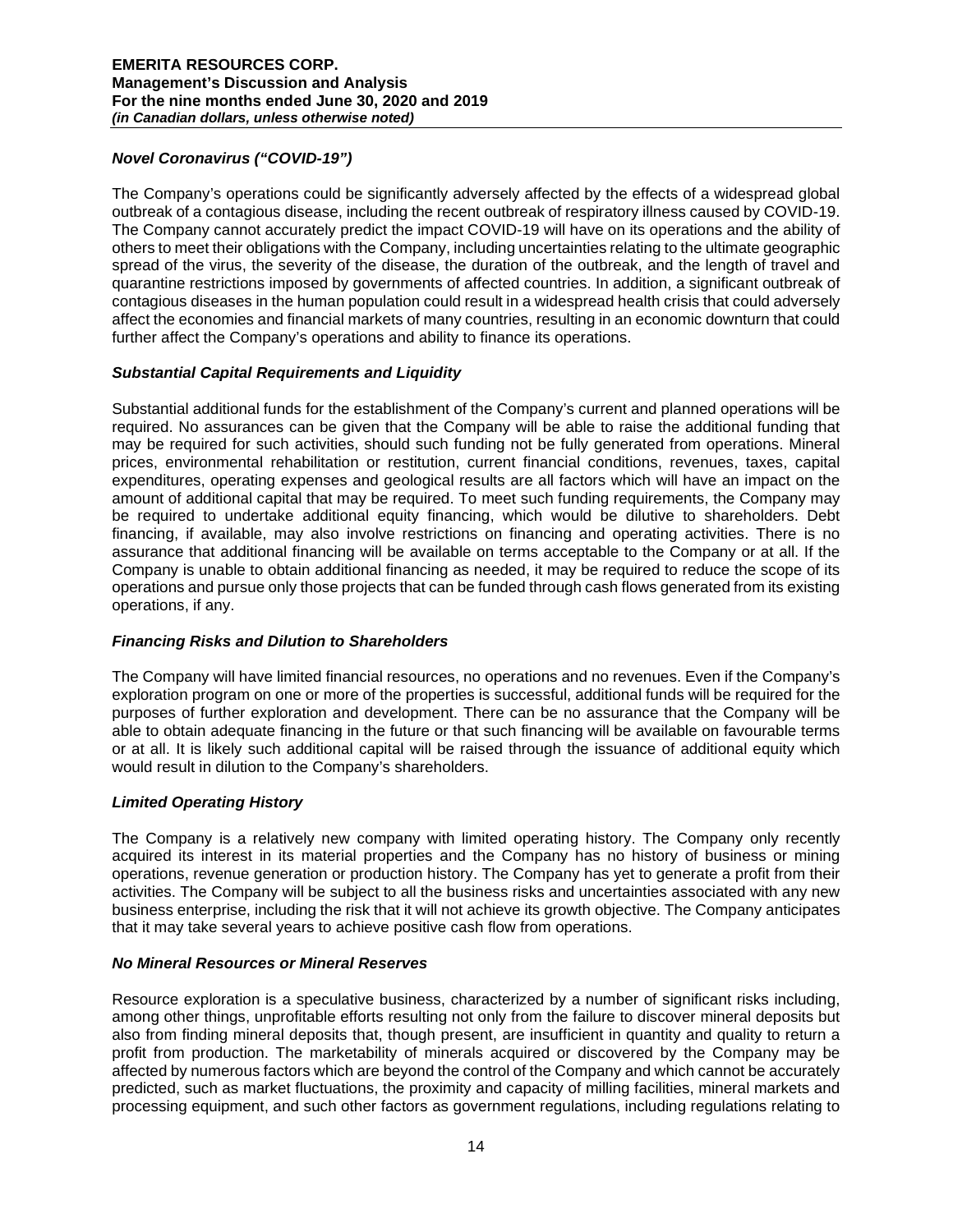royalties, allowable production, importing and exporting of minerals, and environmental protection, the combination of which factors may result in the Company not receiving an adequate return of investment capital.

The Company's properties are in the exploration stage only and, to date, no mineral resources or mineral reserves have been identified. Development of the Company's properties will follow only if favourable exploration results are obtained. The business of exploration for minerals and mining involves a high degree of risk. Few properties that are explored are ultimately developed into producing mines. There is no assurance that any mineral resources or mineral reserves will be identified or developed. The long-term profitability of the Company's operations will in part be directly related to the costs and success of its exploration programs, which may be affected by a number of factors.

Substantial expenditures are required to establish mineral resources and mineral reserves and to develop the mining and processing facilities and infrastructure at any site chosen for mining. Although substantial benefits may be derived from the discovery of a major mineralized deposit, no assurance can be given that minerals will be discovered in sufficient quantities to justify commercial operations or that funds required for development can be obtained on a timely basis.

# *Fluctuating Mineral Prices*

The economics of mineral exploration are affected by many factors beyond the Company's control, including commodity prices, the cost of operations, variations in the grade of minerals explored and fluctuations in the market price of minerals. Depending on the price of minerals, the Company may determine that it is impractical to continue a mineral exploration operation.

Mineral prices are prone to fluctuations and the marketability of minerals is affected by government regulation relating to price, royalties, allowable production and the importing and exporting of minerals, the effect of which cannot be accurately predicted. There is no assurance that a profitable market will exist for the sale of any minerals that may be found on the Properties.

## *Regulatory, Permit and License Requirements*

The current or future operations of the Company require permits from various governmental authorities, and such operations are and will be governed by laws and regulations that may concern, among other things, exploration, development, production, taxes, labour standards, occupational health, waste disposal, toxic substances, land use, environmental protection, site safety and other matters. Companies engaged in the exploration and development of mineral properties generally experience increased costs and delays in development and other schedules because of the need to comply with applicable laws, regulations and permits. There can be no assurance that all permits which the Company may require for facilities and the conduct of exploration and development operations on its properties will be obtainable on reasonable terms, or that such laws and regulations will not have an adverse effect on any exploration or development project which the Company might undertake.

Failure to comply with applicable laws, regulations and permitting requirements may result in enforcement actions, including orders issued by regulatory or judicial authorities causing operations to cease or be curtailed and may include corrective measures requiring capital expenditures, installation of additional equipment or remedial actions. Parties engaged in exploration and development operations may be required to compensate those suffering loss or damage by reason of the exploration and development activities and may have civil or criminal fines or penalties imposed upon them for violation of applicable laws or regulations. Amendments to current laws, regulations and permits governing operations and activities of mineral companies, or more stringent implementation thereof, could have a material adverse impact on the Company and cause increases in capital expenditures or exploration and development costs, or require abandonment or delays in the development of new or existing properties.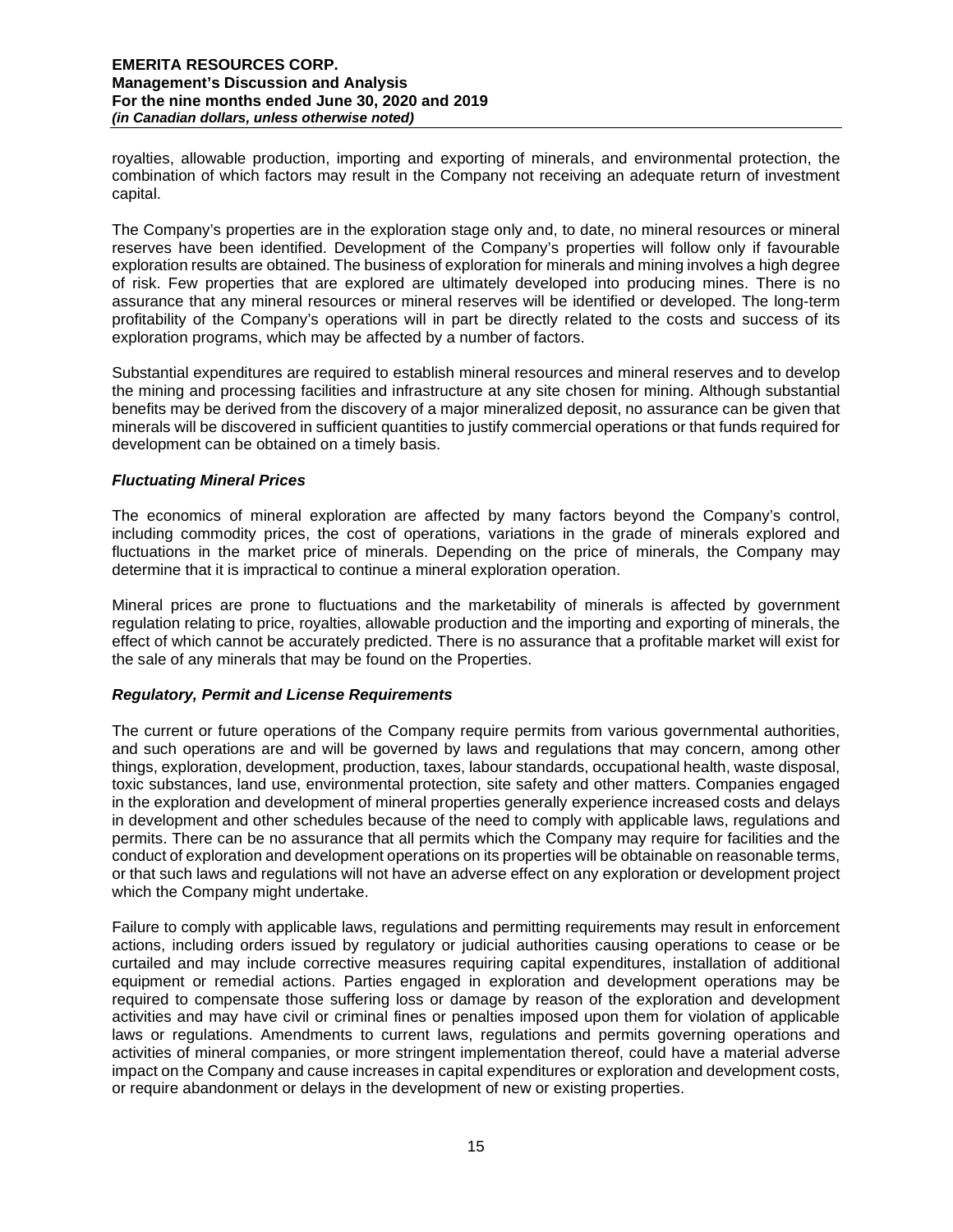With respect to the Aznalcóllar and Paymogo tender appeal processes, there can be no certainty with respect to further developments of the appeal or the results of any recourse initiated by the applicable governmental entities in Spain with respect to the tender processes. In addition, there can be no certainty with respect to the timing regarding any potential resolution of the tender review processes, the ability of the Company to be successful with its appeal or the potential for the Company to be awarded either project.

# *Title to Properties*

Acquisition of title to mineral properties is a very detailed and time-consuming process. Title to, and the area of, mineral properties may be disputed. The Company cannot give an assurance that title to some or all the Company's interest in its properties will not be challenged or impugned. Mineral properties sometimes contain claims or transfer histories that examiners cannot verify. A successful claim that the Company does not have the interest it understands it has in its properties could cause the Company to lose any rights to explore, develop and mine any minerals on such properties without compensation for its prior expenditures relating thereto.

# *Competition*

The mineral exploration and development industry is highly competitive. The Company will have to compete with other companies, many of which have greater financial, technical and other resources than the Company, for, among other things, the acquisition of minerals claims, leases and other mineral interests, as well as for the recruitment and retention of qualified employees and other personnel. Failure to compete successfully against other companies could have a material adverse effect on the Company and its prospects.

## *Reliance on Management and Dependence on Key Personnel*

The success of the Company will be largely dependent upon the performance of its directors and officers and the ability to attract and retain key personnel. The loss of the services of these persons may have a material adverse effect on the Company's business and prospects. The Company will compete with numerous other companies for the recruitment and retention of qualified employees and contractors. There is no assurance that the Company can maintain the service of its directors and officers or other qualified personnel required to operate its business. Failure to do so could have a material adverse effect on the Company and its prospects.

## *Environmental Risks*

The Company's exploration and appraisal programs will, in general, be subject to approval by regulatory bodies. Additionally, all phases of the exploration, development and mining business present environmental risks and hazards and are subject to environmental regulation pursuant to a variety of international conventions and national and local laws and regulations. Environmental legislation provides for, among other things, restrictions and prohibitions on spills, releases or emissions of various substances produced in association with exploration, development and mining operations. The legislation also requires that wells and facility sites be operated, maintained, abandoned and reclaimed to the satisfaction of applicable regulatory authorities. Compliance with such legislation can require significant expenditures and a breach may result in the imposition of fines and penalties, some of which may be material. Environmental legislation is evolving in a manner expected to result in stricter standards and enforcement, larger fines and liability and potentially increased capital expenditures and operating costs.

## *Local Resident Concerns*

Apart from ordinary environmental issues, the exploration, development and mining of the Company's properties could be subject to resistance from local residents that could either prevent or delay exploration and development of the properties.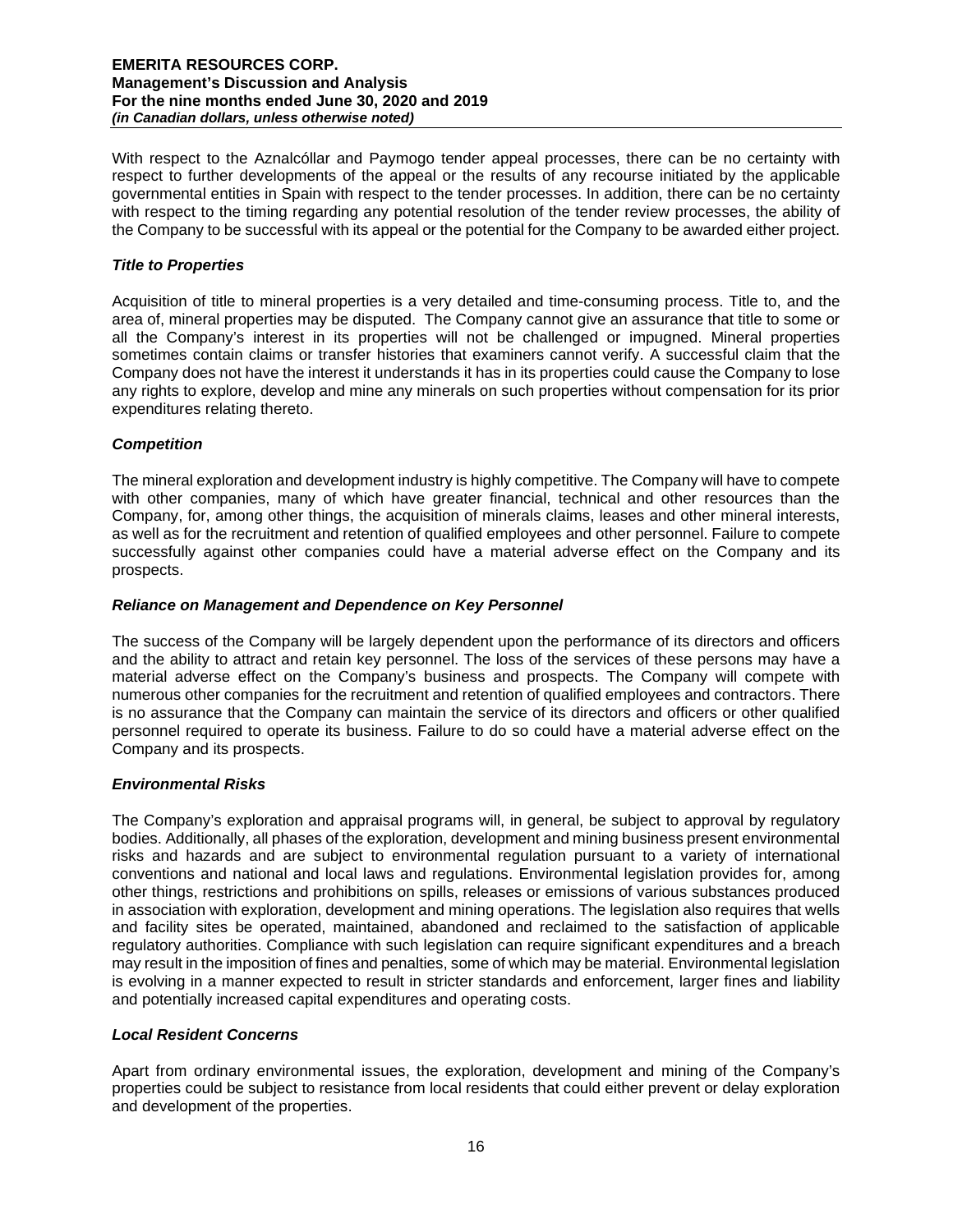## *Conflicts of Interest*

Certain of the directors and officers of the Company will be engaged in, and will continue to engage in, other business activities on their own behalf and on behalf of other companies (including mineral resource companies) and, as a result of these and other activities, such directors and officers may become subject to conflicts of interest. The *Business Corporations Act* (British Columbia) ("BCBCA") provides that in the event that a director has a material interest in a contract or proposed contract or agreement that is material to a Company, the director shall disclose his interest in such contract or agreement and shall refrain from voting on any matter in respect of such contract or agreement, subject to and in accordance with the BCBCA. To the extent that conflicts of interest arise, such conflicts will be resolved in accordance with the provisions of the BCBCA.

# *Foreign Operations*

The Company's properties are located in Spain and Brazil. As such, the Company's proposed activities with respect to its properties will be subject to governmental, political, economic and other uncertainties, including but not limited to expropriation of property without fair compensation, repatriation of earnings, nationalization, currency fluctuations and devaluations, exchange controls and increases in government fees, renegotiation or nullification of existing concessions and contracts, changes in taxation policies, economic sanctions and the other risks arising out of foreign governmental sovereignty over the areas in which the Company's operations will be conducted, as well as risks including loss due to civil strife, acts of war, insurrections and the actions of national labour unions. Future government actions concerning the economy, taxation, or the operation and regulation of nationally important facilities such as mines, could have a significant effect on the Company. No assurances can be given that the Company's plans and operations will not be adversely affected by future developments in Spain and/or Brazil. Any changes in regulations or shifts in political attitudes will be beyond the Company's control and may adversely affect the Company's business.

## *Uninsurable Risks*

Exploration, development and production operations on mineral properties involve numerous risks, including unexpected or unusual geological operating conditions, rock bursts, cave-ins, fires, floods, earthquakes and other environmental occurrences, any of which could result in damage to, or destruction of, equipment and mines, damage to life or property, environmental damage and possible legal liability. Although precautions to minimize risk will be taken, operations are subject to hazards that may result in environmental pollution and consequent liability that could have a material adverse impact on the business, operations and financial performance of the Company. It is not always possible to obtain insurance against all such risks and the Company may decide not to insure against certain risks as a result of high premiums or other reasons. Should such liabilities arise, they could have an adverse impact on the Company's results of operations and financial condition and could cause a decline in the value of the Company securities.

## *Litigation*

The Company and/or its directors or officers may be subject to a variety of civil or other legal proceedings, with or without merit.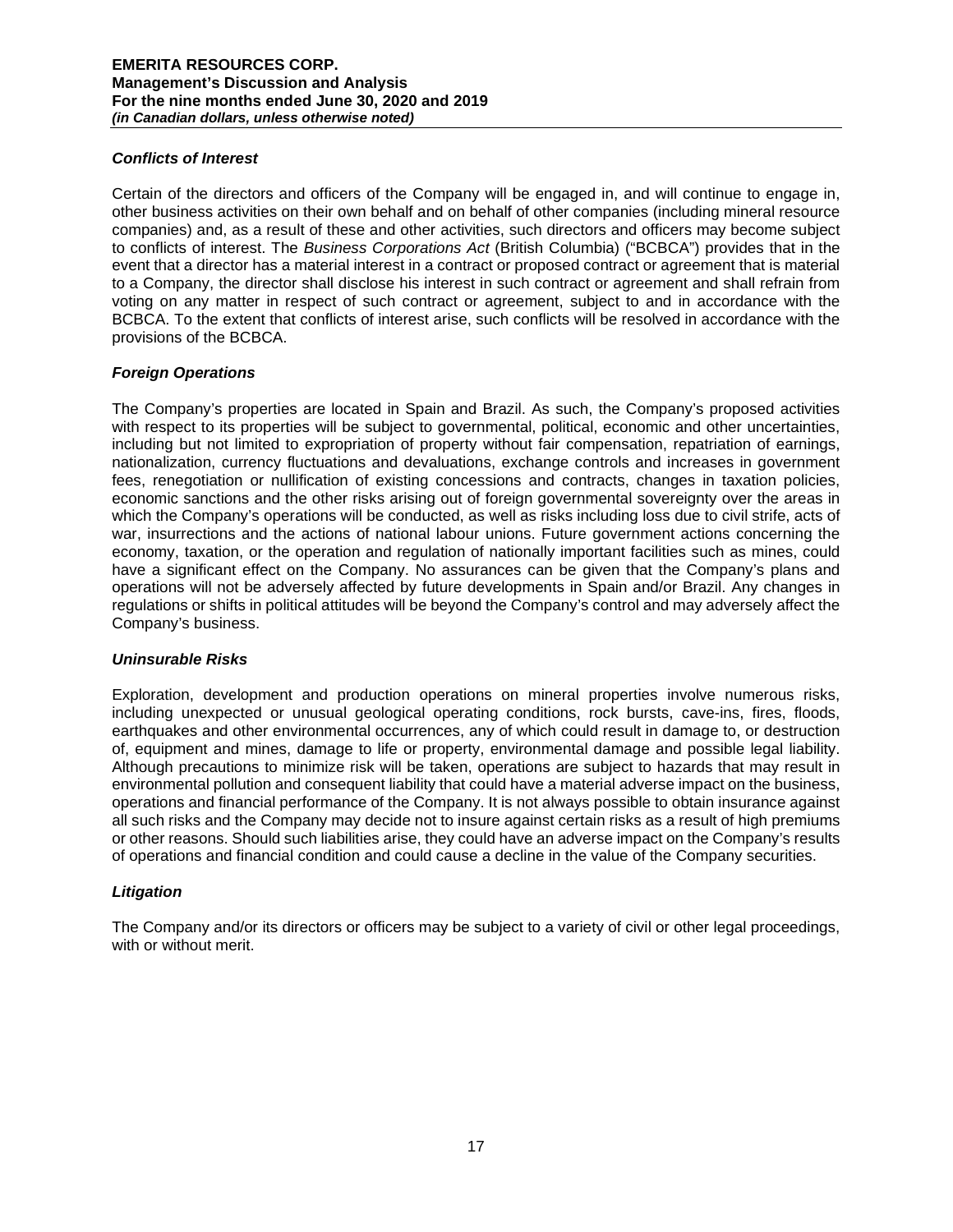# **Outstanding Share Data**

As at the date of this MD&A, the Company has:

- 1) 84,904,012 common shares outstanding;
- 2) 19,937,385 warrants outstanding, with expiry dates ranging from May 23, 2021 to August 13, 2022. If all of the warrants were exercised, 19,937,385 shares would be issued for gross proceeds of \$2,918,413.
- 3) 5,020,000 stock options outstanding with expiry dates ranging between August 29, 2021 and May 27, 2025. If all of the options are exercised, 5,020,000 shares would be issued for gross proceeds of \$805,000.